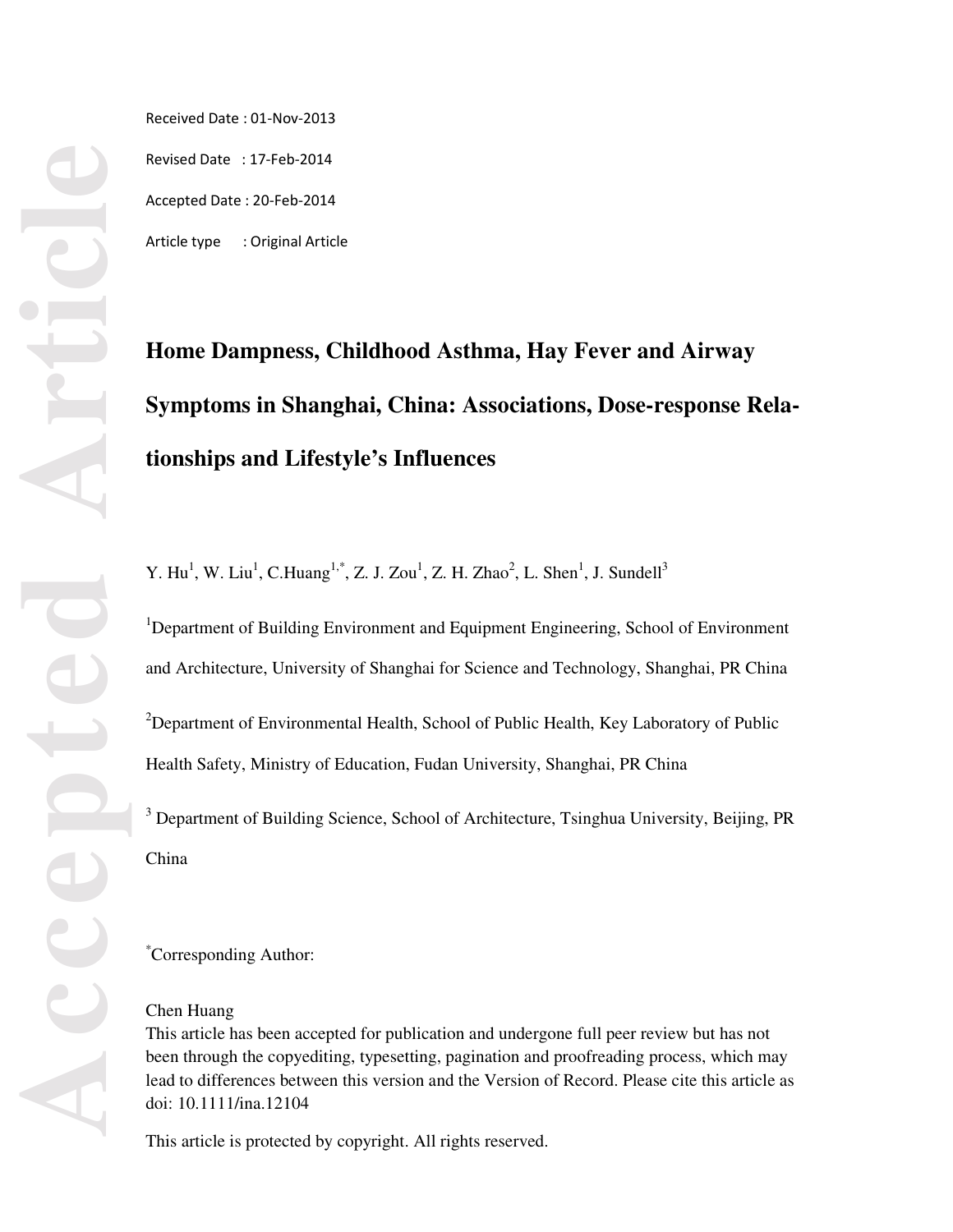#### School of Environment and Architecture

516 Jungong Road, Yangpu District

University of Shanghai for Science and Technology

Shanghai, PR China.

Tel: 021-55273409

Fax: 021-55270680

E-mail: hcyhyywj@163.com; huangc@usst.edu.cn

# **Abstract**

Numerous studies of associations between dampness and respiratory diseases have been conducted, but their implications remain inconclusive. In this study of 13,335 parent-reported questionnaires (response rate: 85.3%), we analyzed associations between home dampness and asthma and related symptoms in 4-6-year-old children in a cross-sectional study of Shanghai. Indicators of home dampness were strongly and significantly associated with dry cough, wheeze and rhinitis symptoms. In the current residence, children with visible mold spots (VMS) exposure had 32% higher risk for asthma (Adjusted OR, 95%CI: 1.32, 1.07~1.64); damp clothing and/or bedding (frequently) was strongly associated with dry cough (1.78, 1.37~2.30); condensation on windows was strongly associated with hay fever (1.60, 1.27~2.01). In the early-life residence, visible mold spots or damp stains (frequently) were strongly associated with dry cough  $(2.20, 1.55 \times 3.11)$  and rhinitis ever  $(1.57, 1.11 \times 2.21)$ . Associations between dampness and diseases among children with or without family history of atopy were similar. The total number of dampness-indicators had strong dose-response rela-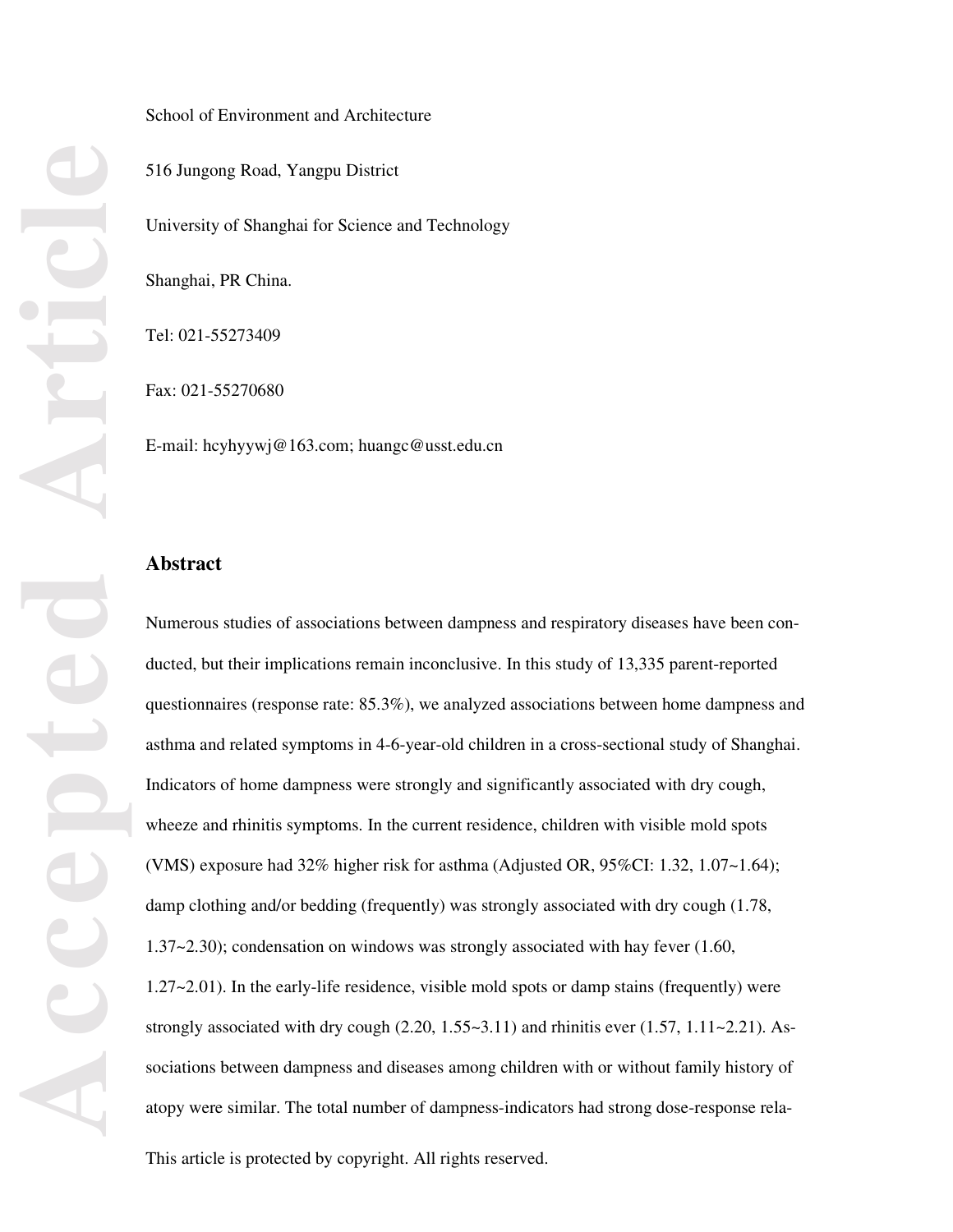tionships with investigated health outcomes. Actions, including opening windows of the child's room at night and cleaning the child's room frequently, could potentially mitigate 25% of home VMS, thereby preventing more than 1.5 % of attributable risk of the studied symptoms.

## **Keywords**

Asthma, Rhinitis, Dampness, Home, Preschool Children, Attributable risk

# **Practical Implications**

Home dampness is a strong risk factor for childhood asthma, hay fever and related airway symptoms. Improving ventilation of the child's bedroom during night, cleaning the child's room more frequently and exposing clothing/beddings to sunshine frequently are practical methods to reduce home dampness-related exposures.

# **Introduction**

The prevalences of childhood asthma and allergies in developed countries are high whereas the prevalences in developing countries are low (Asher et al. 2006; Anandan et al. 2010). However, prevalences in developed countries are stable or decreasing (Zöllner et al., 2005; Poulos et al., 2005; Grize et al., 2006; Duggan et al., 2012), whereas the prevalences among children in developing countries have been reported to be increasing (Asher et al. 2006). Specifically, studies over the past 10 years indicate that the prevalences of asthma and allergies in China are rapidly increasing (Wong et al., 2004a; Zhao et al. 2010; Yangzong et al., 2012; Qu et al., 2013; Zhang et al., 2013b). In Shanghai, a cross-sectional questionnaire study found that the prevalence of asthma among children had increased from 1.90% in 1990 to 10.3% in 2011 (Huang et al., 2013; Liu et al., 2013), most likely due to changed environmental exposures (Zhang et al., 2013b), and perhaps especially exposures in the homes (Relace and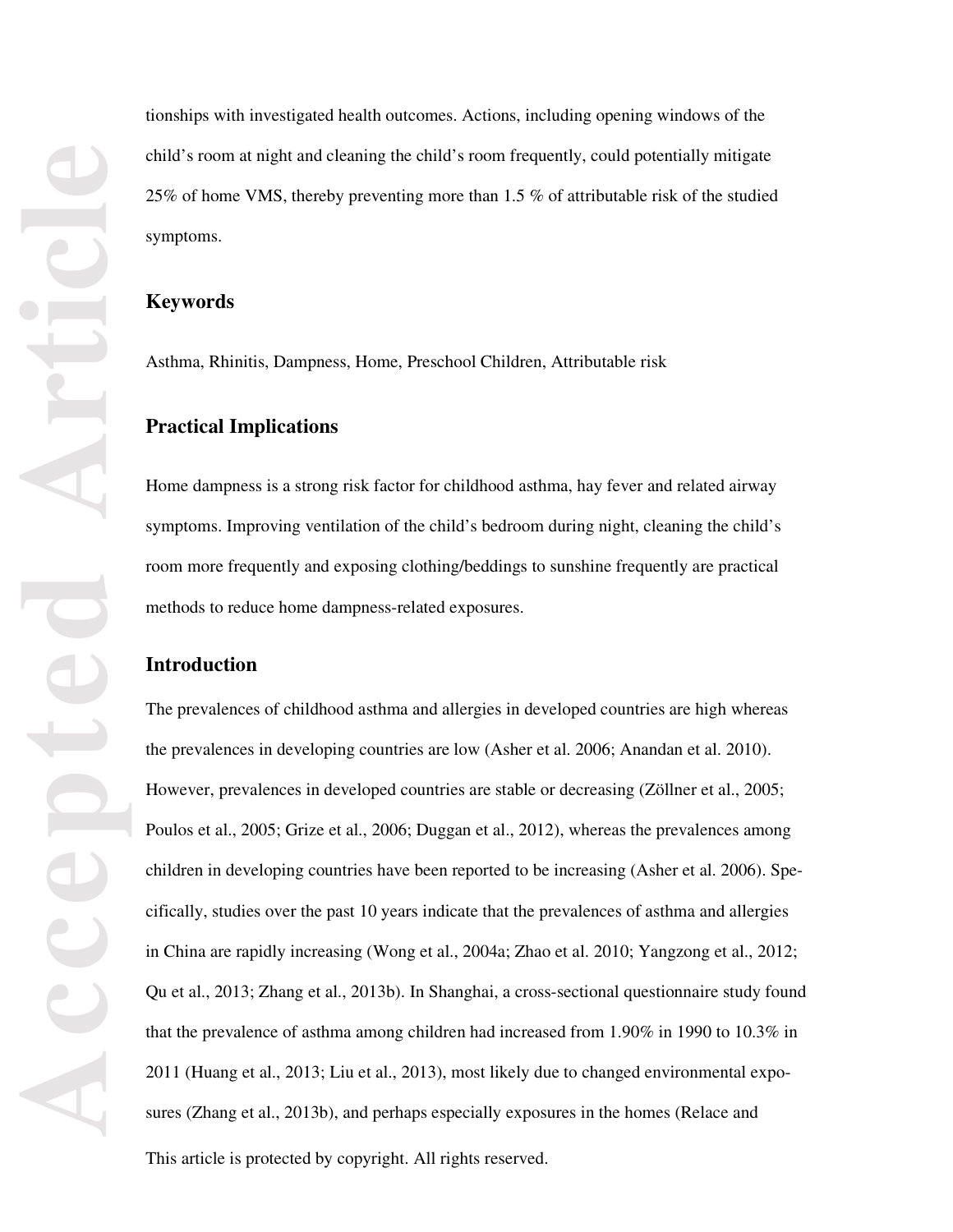Lowrey, 1980; von Mutius, 2002; Diette et al., 2007; Turner, 2012). The China, Children, Homes, Health (CCHH) project is currently studying associations between home environment and asthma and allergies in 10 cities in China (Huang et al., 2013; Liu et al., 2013, 2014; Qu et al., 2013; Wang et al., 2013a, 2013b; Zhang et al., 2013a, 2013b; Zhao et al. 2013). Recently, the Shanghai group of CCHH reported that early furred pet-keeping (Huang et al., 2013) and parental smoking (Liu et al., 2013) were risk factors for asthma and allergies among preschool children. Many studies have shown that dampness-related problems (as evidenced by such signs as visible mold, visible damp stains, condensation on windows, and perceived mold odor) in the residence are significant risk factors for asthma and asthmarelated symptoms among children (Peat et al., 1998; Bornehag et al., 2001; Bornehag et al., 2004b; Jaakkola et al., 2005; Fisk et al., 2007; Tischer et al., 2011; Mendell et al., 2011; Quansah et al., 2012; Weinmayr et al., 2013; Sun and Sundell, 2013) and adults (Brunekreef et al., 1992; Gunnbjörnsdottir et al., 2003; Blanc et al.,2013; Norbäck et al., 2013). Bornehag et al. have concluded that dampness in buildings appears to increase the risk of health effects (dry cough, wheeze and asthma), especially in children (Bornehag et al., 2001). However, a causal relationship between dampness, and mechanisms for dampness related respiratory symptoms have not been shown (Bornehag et al., 2001; Bornehag et al., 2004b;Mendell et al., 2011). The ALLHOME study in Bulgaria (Naydenov et al., 2008) and the Dampness in Buildings and Health (DBH) study in Sweden (Larsson et al., 2011) have found that the significant associations between home dampness and asthma and/or allergy among preschool children were partly confounded by parents' reporting bias in cross-sectional questionnaire studies. In the DBH study, parents with allergic symptoms, or with allergic children, tended to report more moisture-related problems than other parents.

In China, home dampness has also been found to be positively associated with childhood asthma and allergy (Yang et al., 1997; Wong et al., 2004b; Hsu et al., 2010; Wang et al.,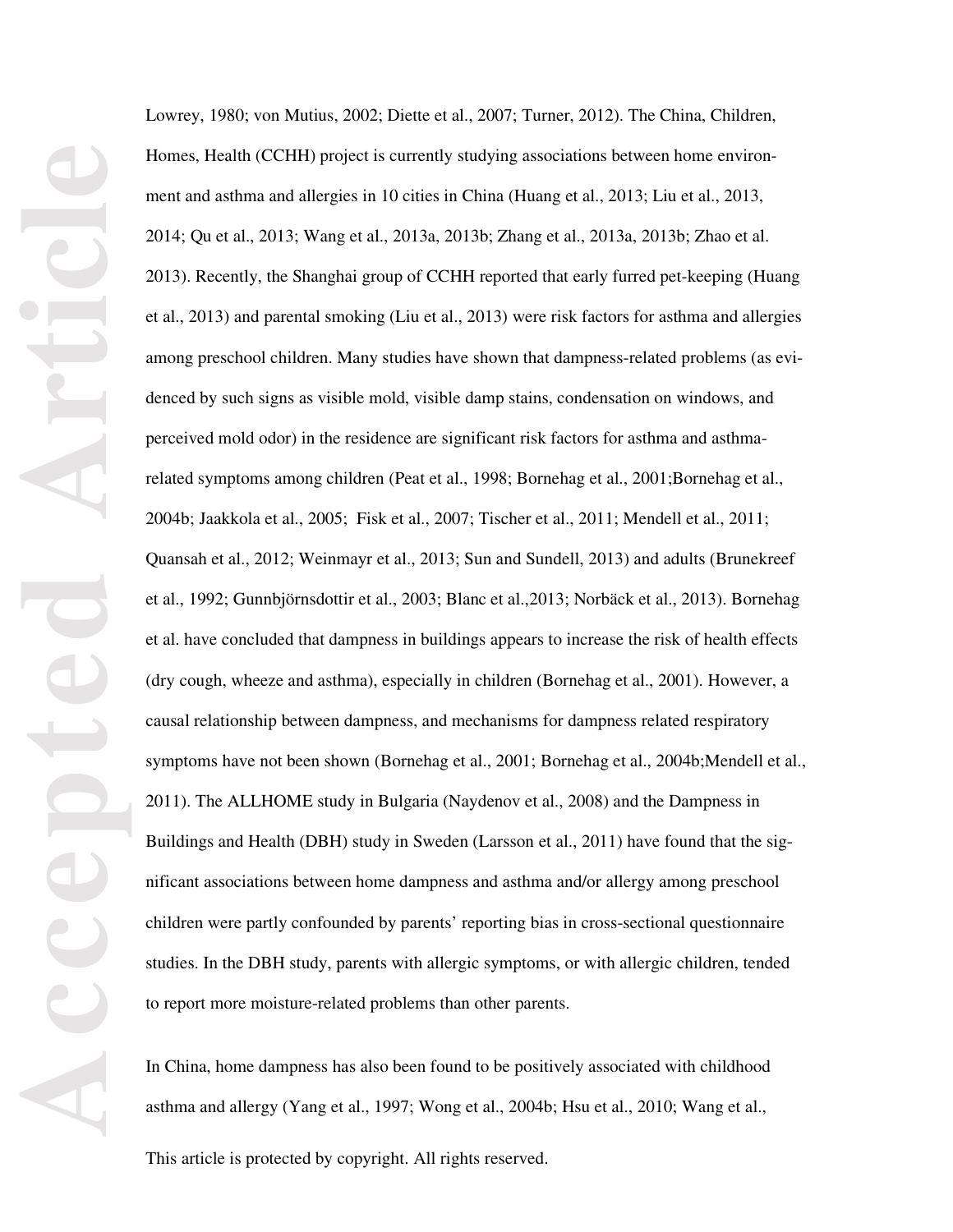2012; Wang et al., 2013a; 2013b; Zhao et al.; 2013; Zhang et al. 2013a). However, further studies are still needed to elucidate the association between dampness and childhood health (Sun et al., 2009; Wu et al., 2010; Wang et al., 2013a). Moreover, most studies on dampness and health have been taken place in relatively "dry' areas of the world, such as North America and Northern Europe. There are few studies from more severely humid areas. An area where "dampness' is much more common provides a more stringent test than the more dry areas previously studied. Shanghai, located in the Yangtze River estuary near to the Chinese East Sea, has a typical subtropical monsoon climate. The indoor environment in Shanghai is hot-moist in summer and cold-moist in winter, and the outdoor air temperature differs significantly from season to season. Residents here probably experience more moisture-related problems than residents in most other regions of China and the world. However, because the outdoor weather in Shanghai is always wet, the residents here probably have little awareness about associations between home dampness and childhood airway diseases. In Sweden, awareness is high due to a nationwide campaign addressing allergy and risk factors (Larsson et al., 2011), and in USA, awareness is also likely high due to media interest in "mold" as well as many lawsuits (Sun and Sundell, 2013). Nothing like this has happened in China. Meanwhile, many home environments have greatly changed in Shanghai during the recent and ongoing modernization, and currently, there are great differences among different types of residences (Liu et al., 2014).

Using the questionnaire designed for phase one of the CCHH study, this paper aims to: 1) analyze associations between both early (at birth) and current (at the time of the questionnaire study) home dampness with asthma and related respiratory symptoms among preschool children in a very humid area of China; 2) investigate associations between some lifestyle practices and home dampness; 3) investigate how much of asthma and related symptoms might be prevented by reducing home dampness.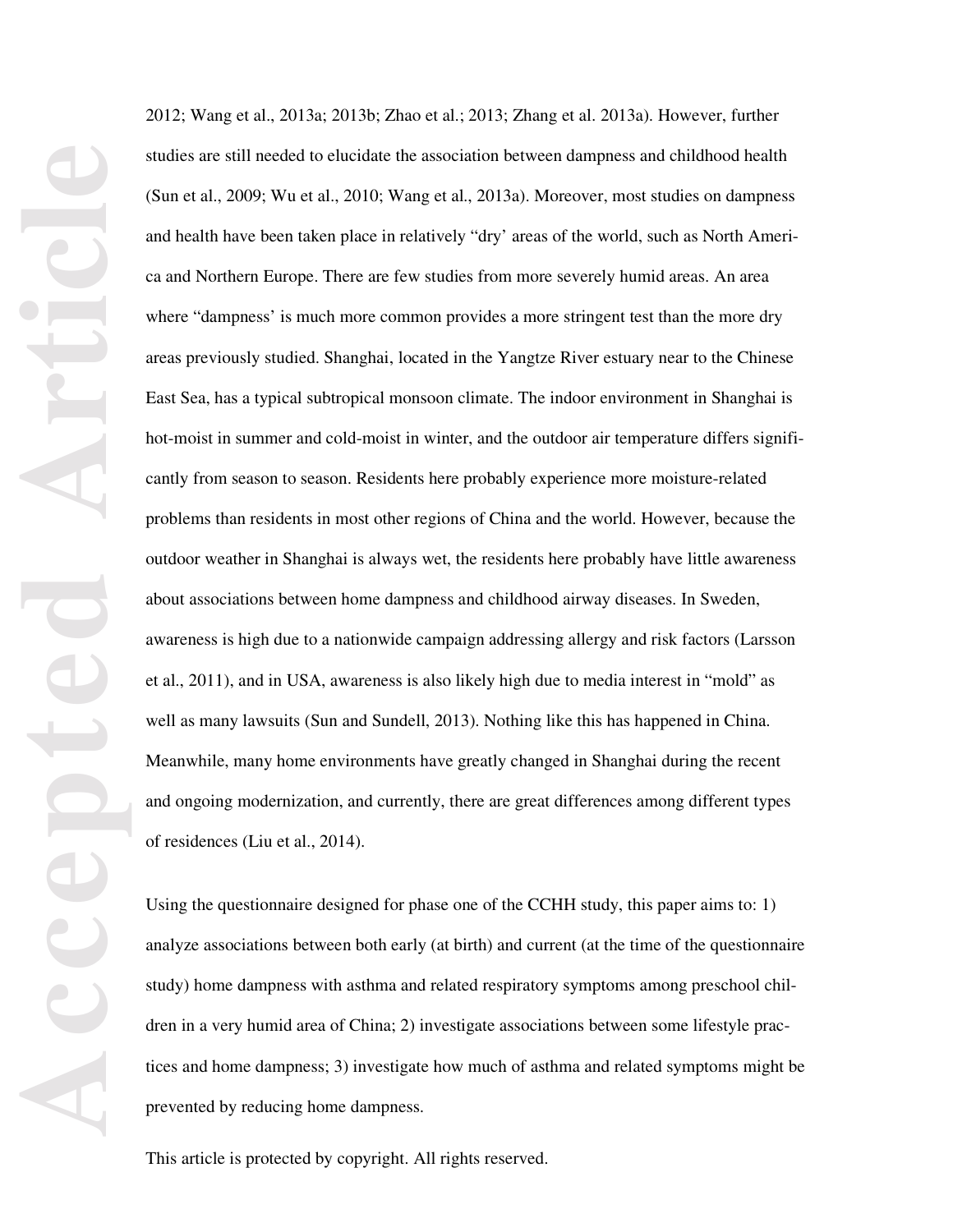# **Methods**

This paper is part of Phase one of the CCHH study, and is a cross-sectional investigation of associations between both current and early (at birth) residential environments and asthma/allergy among preschool children. The study was carried out in Shanghai from April 2011 to April 2012. The study was approved by the ethical committee in the School of Public Health, Fudan University in Shanghai, China.

## **Subjects and Survey**

The subjects were preschool children in kindergartens. A multistage sampling method was used to obtain a representative sample of Shanghai children. Three urban districts (Jing'an, Hongkou, and Zhabei) and two suburban districts (Fengxian and Baoshan) were selected from 18 districts of Shanghai (8 urban districts and 10 suburban districts). About 15 kindergartens were randomly chosen in each selected district, and questionnaires were distributed to parents of the children in these kindergartens. A total of 17,898 children in 72 kindergartens were surveyed. The questionnaires were filled out in two ways: 1) parents completed the questionnaires when attending a parent-teacher meeting or other programs in the kindergartens; 2) questionnaires and questionnaire-guidance were posted to the kindergartens where teachers distributed them to parents and posted completed questionnaires back to us.

#### **Questionnaire**

The questionnaire included questions on the children's basic demographic information, early and current home environmental exposures, diseases or symptoms in children and their family members (asthma/allergy history), lifestyle habits, and food habits. Symptoms among children were obtained from responses to the ISAAC study questions (Asher et al., 1995). Asthma and airways symptoms are defined as follows: 1) Wheeze: children have had wheezing or whistling in the chest; 2) Asthma: children have been diagnosed with asthma by a doctor; 3)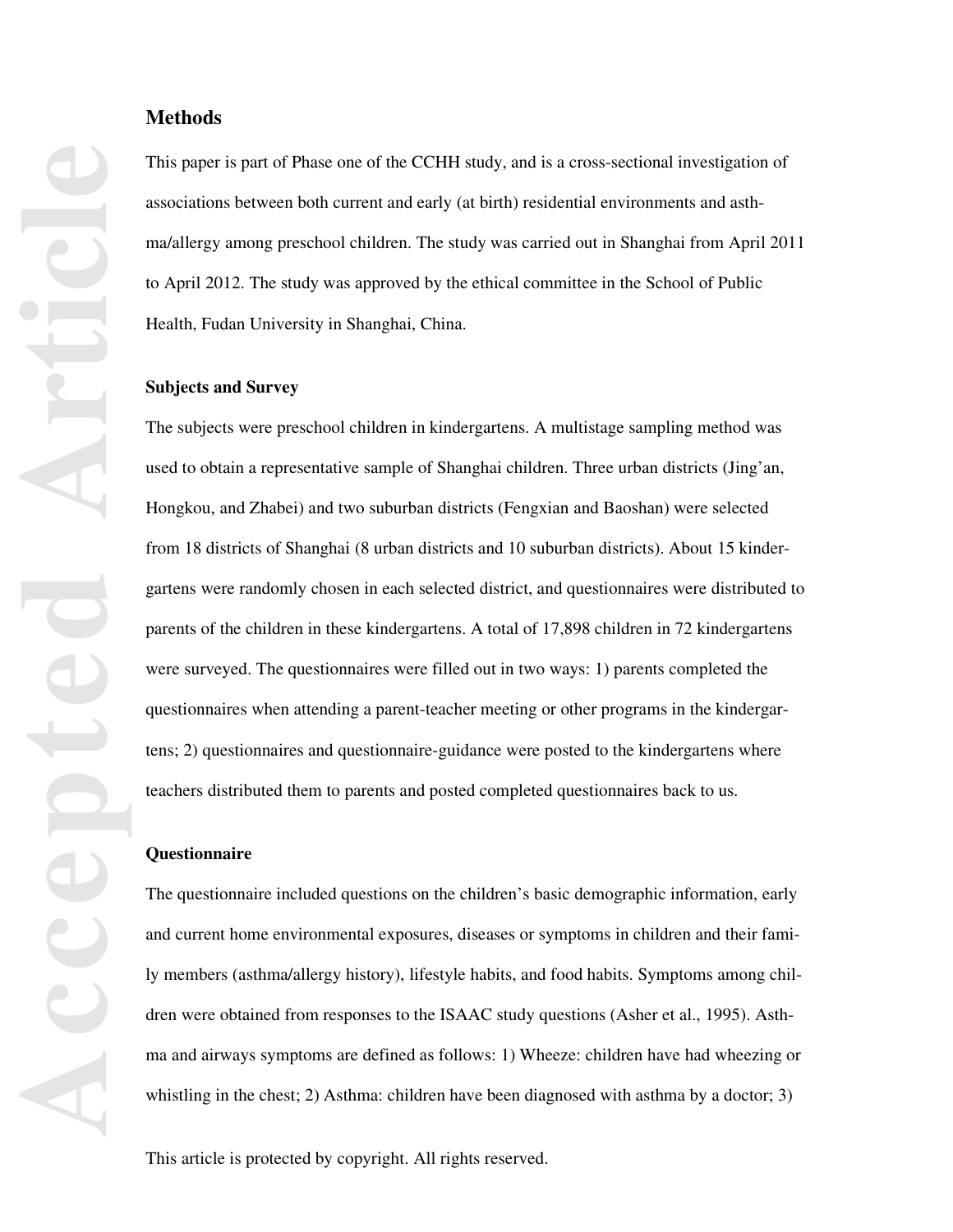Dry cough: In the past year, children have had a dry cough at night for more than two weeks, apart from a cough associated with a cold or chest infection; 4) Rhinitis: children have had sneezing, or a runny nose or a blocked nose without a cold or flu; 5) Hay fever (allergic rhinitis): children have been diagnosed with hay fever (allergic rhinitis) by a doctor. In this paper, asthma and hay fever ever (during lifetime since birth) were studied, and wheeze and rhinitis within the past year (before the questionnaire) and ever were studied. Family history of atopy was defined as asthma or allergic problems in the father, mother, grandparents, or siblings. Six home dampness-related indicators, namely visible mold, damp stains, water damage, damp clothing/bedding, mold odor and condensation on the inner windowpane in winter, were analyzed. The questions about dampness are similar to those of the ALLHOME study (Naydenov et al., 2008), the DBH study (Bornehag et al., 2004a), Texas in America (Sun and Sundell, 2013) and CCHH studies in other China cities (Qu et al., 2013; Wang et al., 2013a, 2013b; Zhang et al., 2013a, 2013b; Zhao et al. 2013). The questionnaire used for CCHH Phase one is shown in the Supporting Information (Table S5) of the CCHH summary article (Zhang et al., 2013b). Some questions have been slightly altered to better address particular aspects of Shanghai culture and lifestyles. The questions for this study are shown in the Supplemental Materials (Tables S1~S4).

## **Statistical methods**

Statistical analyses were performed with SPSS 17.0 (SPSS Ltd., Chicago, Illinois, USA). Pearson's chi-squared test was used to compare the prevalence of asthma and airway symptoms for different dampness-related indicators, and to test the differences in home dampness between families with and without selected lifestyles. Gamma's test for correlation (Schraw et al., 2012) was used to calculate the correlation coefficient (*G*) between different dampnessrelated problems for which the variables are dichotomous (Yes vs. No). Bivariate (crude odds ratio, OR) and multiple logistic regression models (adjusted odds ratio, AOR) were used to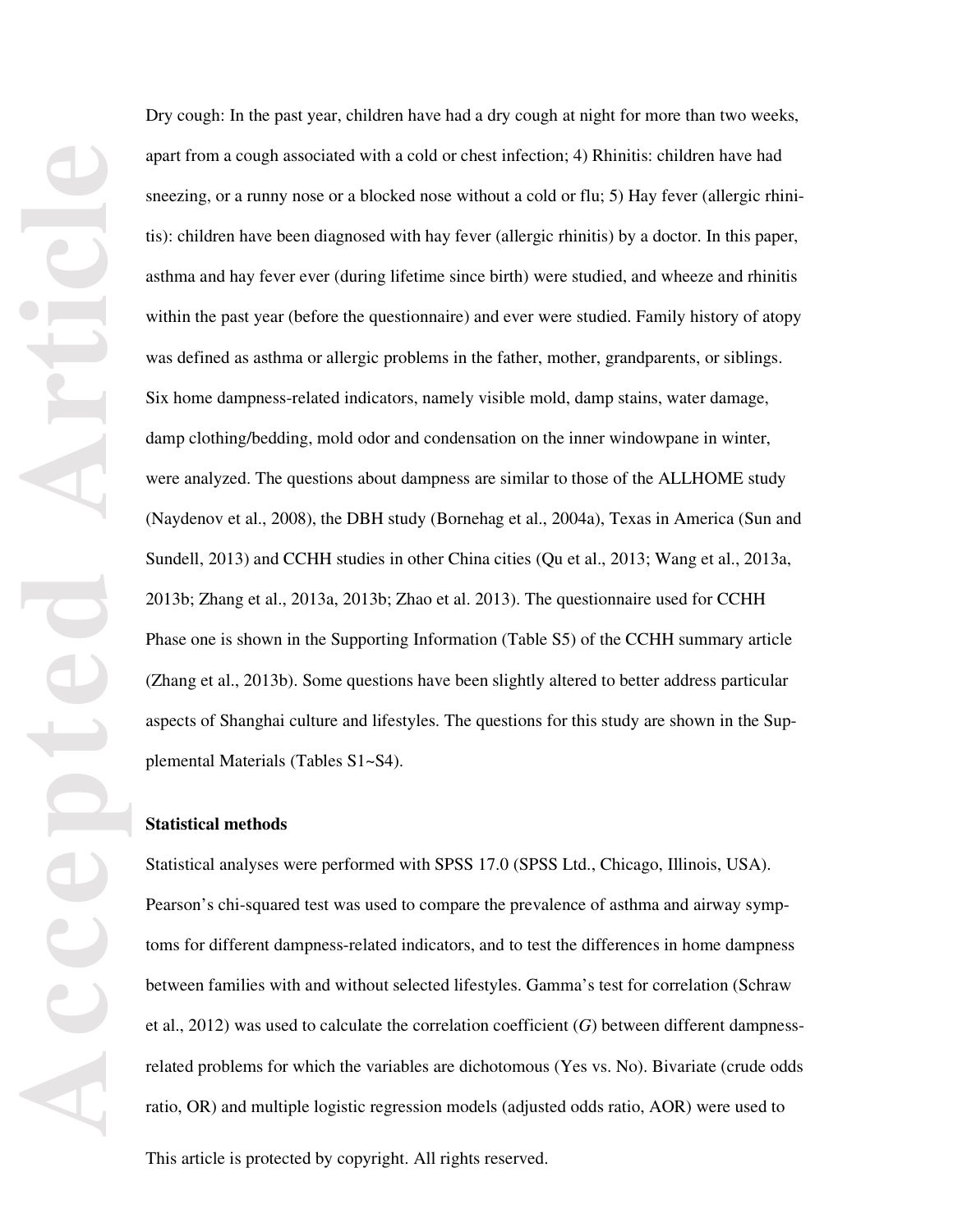reveal associations and dose-response relationships between home moisture-related exposures and diseases. Confidence intervals of 95% are also shown, with the criterion for significance in statistical analysis set at *P*<0.05. Potential confounders, which have been found to have significant associations with childhood asthma or other airway symptoms in the previous analyses, were adjusted for in multiple logistic regression models. These include age, sex, location of surveyed kindergartens, ownership of current residence, early pet-keeping, early parental smoking, current parental smoking, duration of breastfeeding, and family history of atopy. Linear trends between the combined numbers of reported home dampness-related indicators and prevalences of diseases were tested by Mantel-Haenszel linear-by-linear association chi-squared test (Agresti 2013). In multiple logistic regression analyses of associations between home dampness and lifestyle practices, all selected lifestyle practices were included as independent variables in one model and adjusted for in each of the other practices. Attributable risk (AR) and attributable fraction (AF) (Webb and Bain, 2011) of the prevalences of diseases due to dampness-related exposures were calculated as were attributable risk reduction (ARR) and attributable fraction reduction (AFR) of the prevalences for the reduction in dampness indicators. Detailed methods for the calculation of these indices are shown in the Supplemental Materials (Supplemental Methods).

## **Results**

#### **Demographic data and home dampness-related indicators**

This article is protected by copyright. All rights reserved. A total of 15,266 questionnaires for 1-8 year-old children were returned. This paper focuses on children aged 4-6 years old (*n*=13,335), as they were the large majority (87.4%) of the sample. Four year old (*n*=5561), five year old (*n*=4399), and six year old (*n*=3375) children account for 41.7%, 33.0% and 25.3% of the 4-6 year olds respectively. Boys are 50.8% of the total. Because we did not restrict the age of children before our questionnaire, but distributed the questionnaire to all parents of children in the kindergartens, we are not able to know how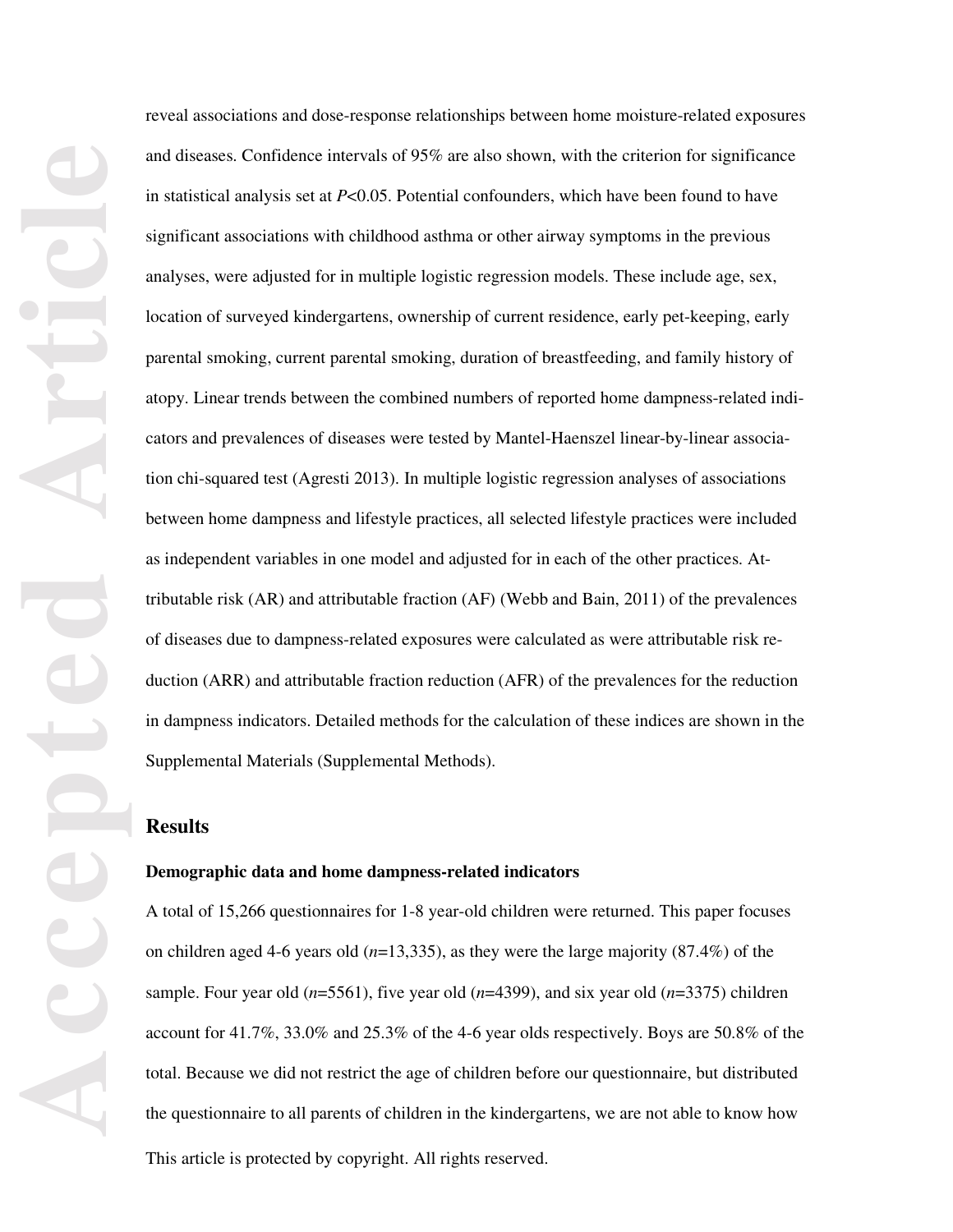many questionnaires were sent to 4-6-year-old children's parents. Thus, we cannot calculate the response rates for these children and therefore use the overall response rate (85.3%) for 1- 8 year-old children as the response rate in this paper. More information about sample sizes for different dampness-related indicators and potential confounders is shown in Tables 1 and S5 (Supplemental Materials). Six questions about dampness in the current residence and three about dampness in the early residence (at the time of the child's birth) were asked. The responses are also shown in Table 1.

Correlations among different dampness-related exposures are shown in Table 2. Some indicators had strongly positive and statistically significant correlations with each other, while most of correlations were moderate or low. The strongest correlations were between visible mold spots and visible damp stains in the current residence, and between condensation on windows in the current residence and in the early residence.

#### **Associations between home dampness and diseases**

Prevalences and numbers of children with asthma and related symptoms for different home dampness-indicators in the survey are shown in Tables 1 and S5, respectively. The prevalences of asthma, wheeze, dry cough, rhinitis and hay fever among children who have or did had exposure to dampness-related exposures are significantly higher than for those children who have not (or did not have) such exposures. Larger numbers of dampness indicators in both the current and early residences were associated with higher prevalences of these diseases or symptoms. The influence of potential confounders also is shown in Table 1.

This article is protected by copyright. All rights reserved. Tables S6 and 3 respectively show associations between diseases and nine home dampnessrelated exposures from the bivariate and multiple logistic regression analyses. Dry cough in the past year (IPY), wheeze and rhinitis had statistically significant and strongly positive associations with all dampness indicators, whereas doctor-diagnosed asthma and hay fever had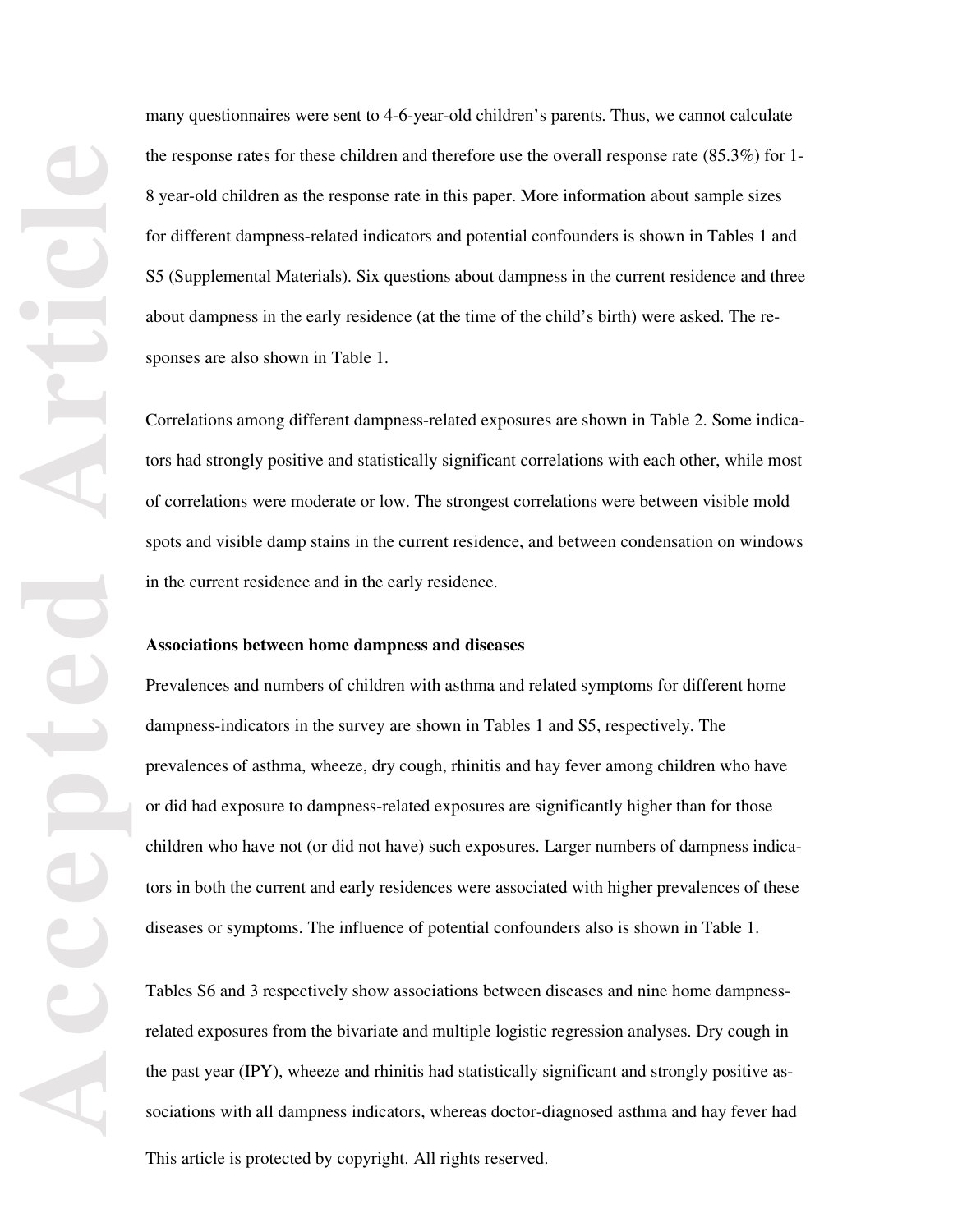less consistent associations with dampness indicators. For associations between one studied dampness indicator and different health outcomes: 1) for the current residence, both visible mold spots and damp stains had the strongest positive associations with wheeze (ever) and dry cough (IPY); damp clothing and/or bedding (frequently or sometimes), water damage (before the past year or in the past year), and condensation on windows  $(> 25 \text{ cm or } 5 \sim 25 \text{ cm})$ had the strongest associations with dry cough (IPY); and moldy odor had the strongest associations with wheeze (IPY). 2) For the early residence, frequently finding visible mold spots or damp stains had the strongest associations with dry cough (IPY); condensation on windows in winter (frequently or sometimes) and moldy odor had the strongest associations with wheeze (IPY).

By stratifying for family history of atopy (FHA, Yes vs. No), we also further investigated associations between home dampness and asthma (Table 4 and S7), dry cough (Table S8), wheeze in the past year (Table S9), wheeze ever (Table S10), rhinitis in the past year (Table S11), rhinitis ever (S12), and hay fever (Tables 4 and S13). Whether exposed to dampness or not, children with FHA had much higher prevalence of the studied diseases than those without FHA (Tables 1 and S5; Tables S7~S13). Meanwhile, whether children had FHA or not, most of the dampness exposures were strongly and significantly associated with the studied diseases (Tables S7~S13), and most of the associations between dampness and the diseases among children with or without FHA were similar both before and after adjusted by potential confounders.

## **Dose-response relationships between home dampness and diseases**

Tables S15 and 5 show dose-response relationships between diseases and the number (n) of reported dampness-related indicators, in bivariate and multiple logistic regression analyses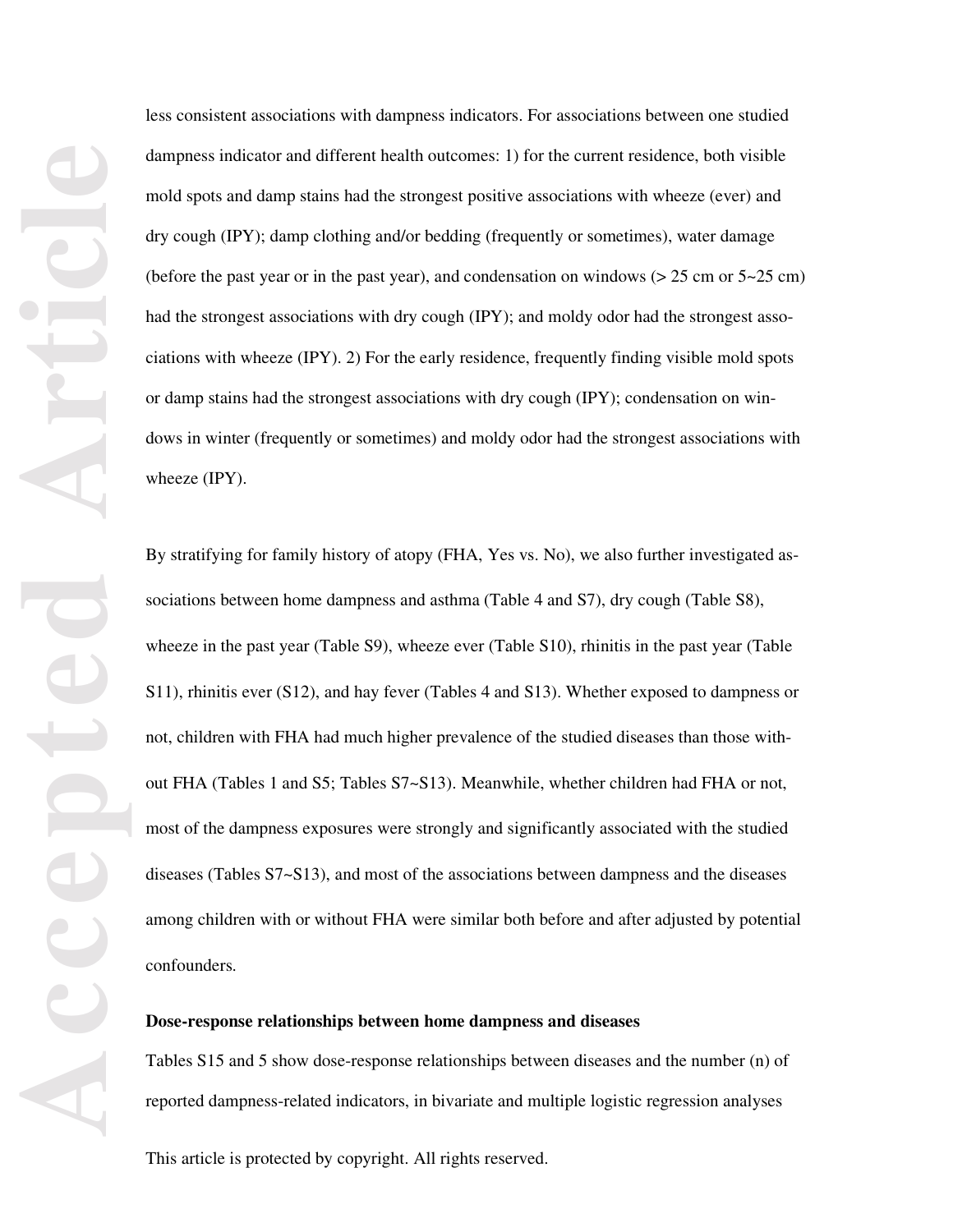respectively. The dose-response relationships were very strong, although the uptrend of odds ratios in these tables fluctuated with the number of reported dampness indicators in the current residence. ORs for higher numbers of dampness indicators are less robust perhaps because the number of reported indicators decreased with increasing numbers of indicators. Tables 1 and 3 also show associations between the frequency or number of exposure indicators and health outcomes. The more home dampness-related indicators reported in the current residence, or in the early residence, or both in current and/or early residence, the stronger the associations. The test for a linear trend between the number of home dampness-related indicators and prevalences of diseases by a chi-squared test (Table 6) also further indicated there is a strong dose-response relationship.

Figures S1, S2 and S3 also show best-fit linear trends between prevalences and the number (n) of dampness-related indicators for different illnesses and symptoms. As the reported number of dampness-related indicators increased, prevalences of studied diseases increased linearly. Although the prevalence for hay fever (ever) and rhinitis (IPY) decrease from  $n = 5$ to  $n = 6$ , the best-fit line still has a positive slope.

#### **Lifestyle habits, home dampness-related exposures and diseases**

Associations between the resident's lifestyle habits and home dampness-indicators are shown in Tables 7 and S16. More frequent opening of windows in the child's room at night was associated with reductions in all studied dampness-indicators except moldy odor. More frequent cleaning of the child's room was associated with reductions of all dampness-indicators. Exposing clothing/beddings to sunshine more frequently was associated with fewer reports of mold odor, but more damp clothing and/or bedding (Table S16). In the logistic regression analyses (Tables S17 and S18), the crude ORs for the selected lifestyle practices were significantly associated with reduced home dampness-related indicators. Many were still significant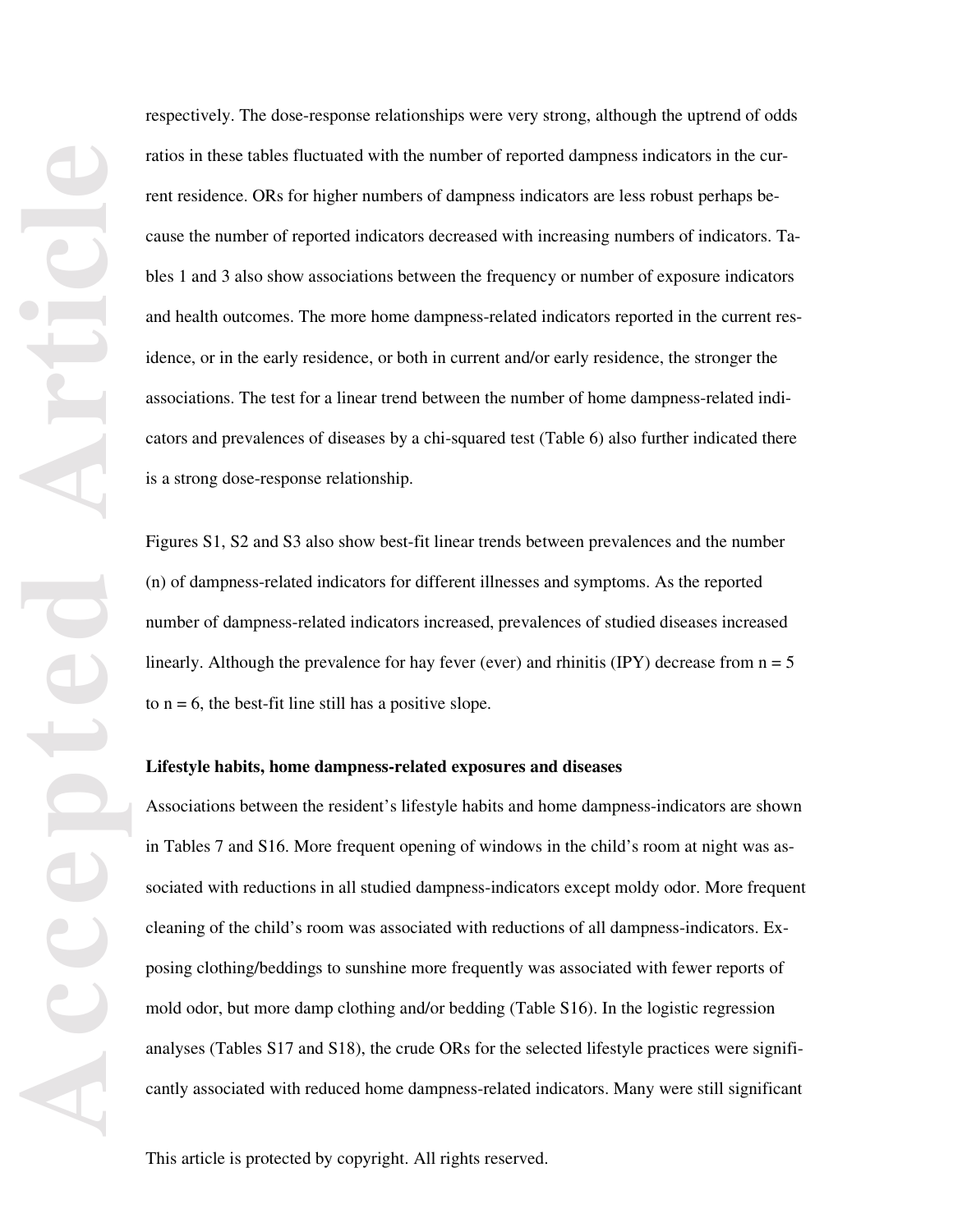after adjustment for the other lifestyle practices. All studied lifestyle practices were associated with a reduction of visible mold spots (VMS). Associations between lifestyle practices and prevalences of asthma and related symptoms were also calculated (Tables 8 and S19). Most of the prevalences among children with the studied lifestyle practices were lower than among children without these parental practices. Furthermore, frequently exposing the bedding to sunshine is protective for children both with and without damp bedding exposure (Table 8).

Attributable risk (AR) and attributable fraction (AF) for health problems among children exposed to dampness-related indicators were calculated (Table S20). Most of the ARs were larger than 5.0%, with all of the corresponding AFs higher than 10%. Table 9 shows the potential attributable risk reduction and attributable fraction reduction that could be achieved by reducing VMS. Based on the Table 5 findings, the studied lifestyle practices can each reduce VMS by about 25%. Such a reduction in VMS would in turn reduce by more than 0.5% and 6.0% respectively the AR and AF for asthma, 0.5% and 3.0% respectively the AR and AF for hay fever, and more than 1.5% of AR the related airway symptoms due to home VMS exposure.

# **Discussion**

This study of 13,335 children from 72 randomly selected kindergartens is the largest crosssectional study on the home environment and childhood asthma, allergy and airway symptoms conducted to date in China (Zhang et al., 2013b). A response rate of 85.3% makes it likely that the study gives a valid and reliable picture of the home environment as it relates to asthma and allergies among children in Shanghai. The questionnaire we used has been validated previously with regard to health questions in the ISAAC study (Asher et al., 1995), and with regard to the home environment in studies in Sweden (Bornehag et al., 2004a;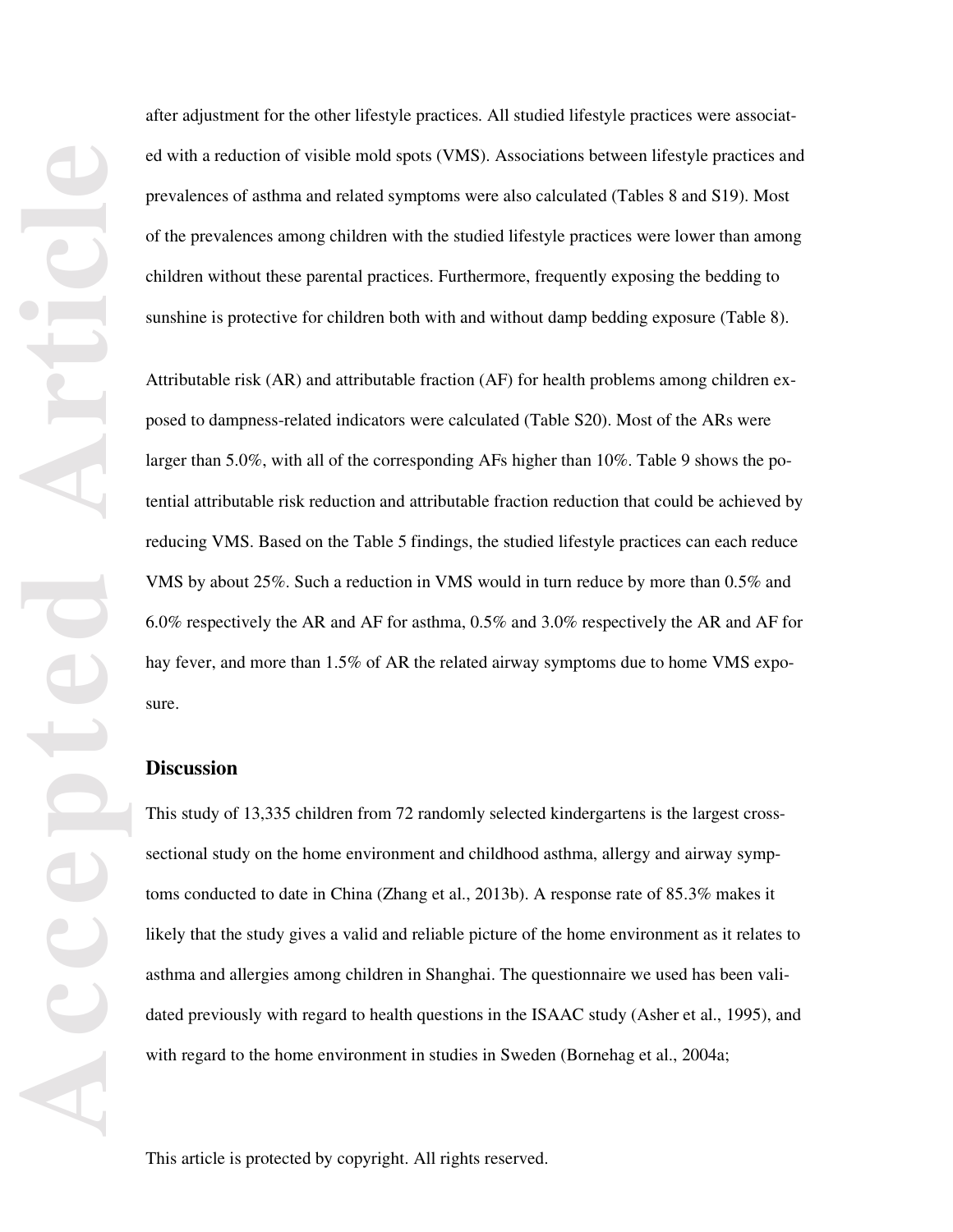Hägerhed-Engman et al., 2009), Bulgaria (Naydenov et al., 2008), and in Tianjin in China (Sun et al., 2009).

As in all cross-sectional studies, there can be no inference made about causality between exposure and health problems. There is also a potential error resulting from over-reporting those risk factors that respondents are aware of. Thus, if parents "think" that "dampness" is a risk factor for asthma and allergies, they may tend to report more "dampness" if they have a sick child in the family. This error was found in a study in Sweden (Larsson et al., 2011). However, the knowledge of risk factors for asthma and allergies is likely not as great in China. In Sweden, there had been a large information campaign for the general public about risk factors for asthma and allergies a few years before the study (Larsson et al., 2011). Nothing similar has happened in China. Consequently, findings in China for associations between dampness and asthma and allergies should be free of such bias. This, however, must be tested in a follow up study on incident cases in China.

The home dampness-related problems in Shanghai are more serious than those found for Chongqing (Wang et al., 2013a) and Sweden (Hägerhed-Engman et al., 2009). In Chongqing, Wang et al. surveyed 5,299 parents of  $3\nu$ -6 years old children and found that in the current residence, the prevalence of visible mold spots was 5.3%, visible damp stains 8.3%, damp clothing and/or bedding 35.1%, moldy odor 11.6%, and condensation on windows ( $\geq$  5 cm) 14.3%, while the corresponding prevalences in Shanghai were all larger, at 7.8%, 15.3%, 42.2%, 11.9%, and 26.5% respectively. In Sweden, Hägerhed-Engman et al. surveyed 8,918 dwellings of 1-6 years old children and found the prevalence of visible dampness (mold and/or damp stains) to be 1.3%, condensation on windows ( $\geq$  5 cm) 15.8% and moldy odor 4.1%.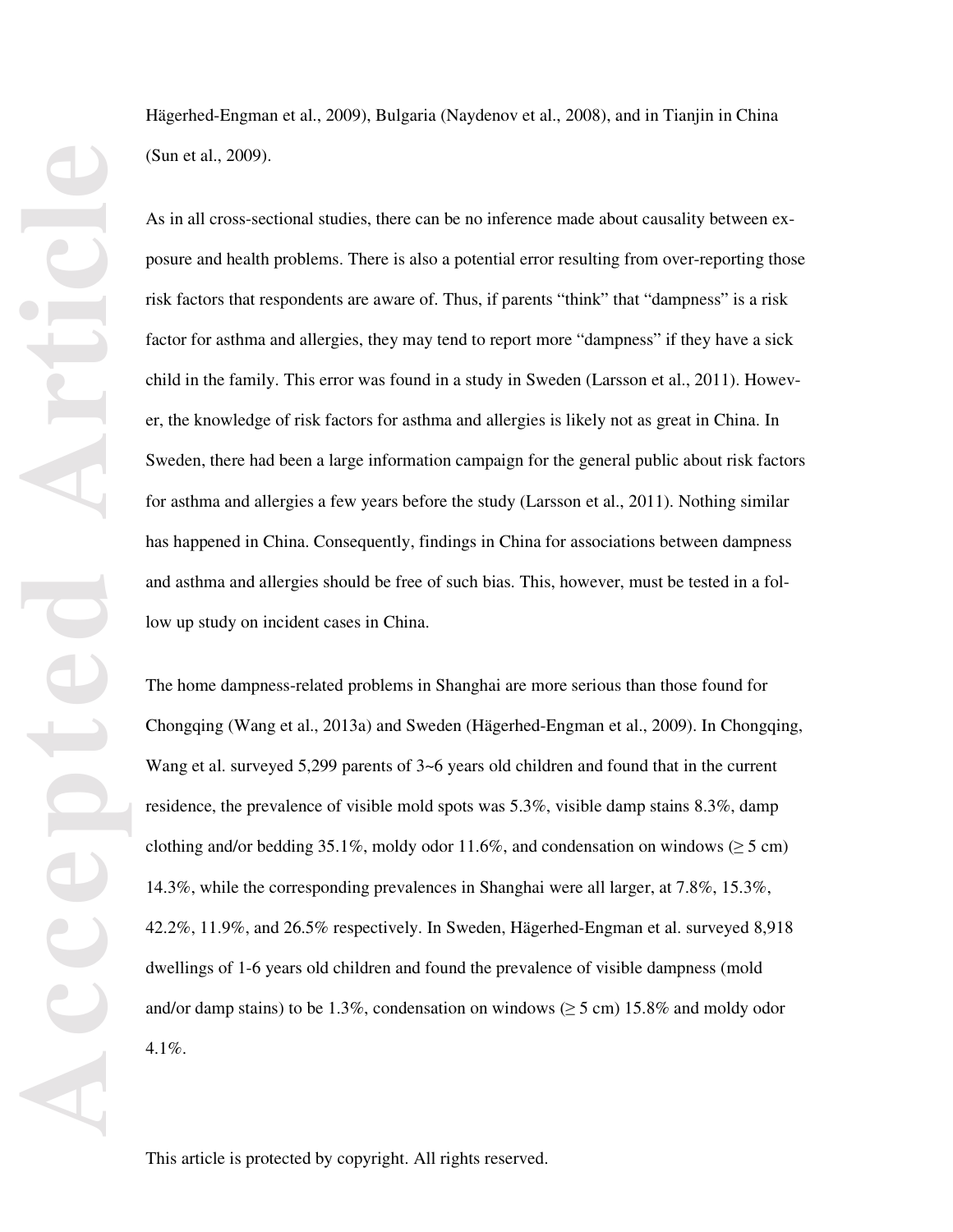In agreement with many other studies (Peat et al., 1998; Bornehag et al., 2001; Bornehag et al., 2004b; Jaakkola et al., 2005; Fisk et al., 2007; Mendell et al., 2011; Tischer et al., 2011; Quansah et al., 2012; Wang et al., 2013a, 2013b), we found that home dampness signs were strongly and positively associated with childhood asthma and asthma-related symptoms. Peat et al. reviewed studies conducted before 1997 and found that the range of odds ratios (ORs) for the association of childhood symptoms with home dampness or mold was generally from 1.5 to 3.5. Later reviews (Bornehag et al. 2001; 2004b) found that the relative risks of home dampness indicators for childhood asthma, dry cough, and wheeze had ORs in the range of 1.4 to 2.2, while Fisk et al. found that the central estimates of ORs for health outcomes ranged from 1.34 to 1.75, and that dampness and mold were associated with an increase in respiratory and asthma-related symptoms of approximately 30~50% (Fisk et al., 2007), that is, somewhat higher than found in the present study. In 2011, Tischer et al. conducted a metaanalysis of home mold and dampness exposures and childhood asthma and allergy, and found that early mold exposures were associated with asthma in young children and allergic rhinitis symptoms in school-age children (Tischer et al., 2011). Mendell et al. concluded from their review that evidence of dampness or mold environmental exposures were consistently and positively associated with the initiation of asthma, and allergic and respiratory symptoms (Mendell et al., 2011). In a parallel CCHH study in Chongqing, Wang et al. found that both early and current home dampness were strongly and positively associated with childhood wheeze (ever), dry cough in recent months, and rhinitis (ever), but were not consistently associated with doctor-diagnosed asthma and hay fever (allergic rhinitis) (Wang et al., 2013a). Their findings suggested that early home dampness exposures might increase the risk of asthmatic symptoms (dry cough and wheeze) and rhinitis in later childhood, and that current home dampness exposure is also a risk for asthma-related symptoms.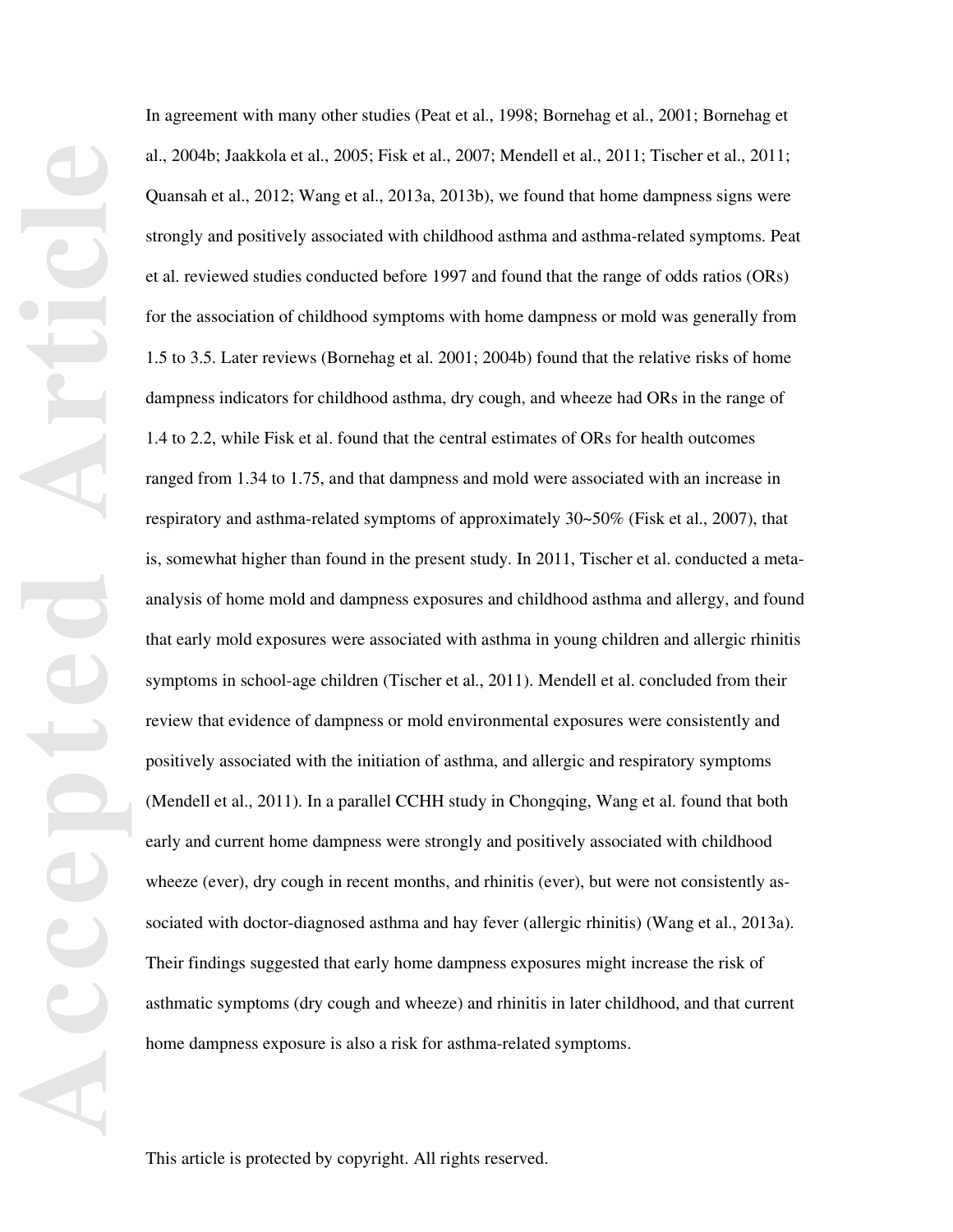In addition to findings consistent with those of other studies, we found that some dampness indicators reported by parents have significant and strong correlations with each other (Table 2). Shanghai residences reported to have one dampness indicator tended to have other dampness indicators. Thus, associations between specific dampness indicators and childhood symptoms may by confounded by each other. Also, because some dampness indicators (such as the specific height of condensation on the windows and moldy odor) may be more subjectively reported than others, and parents' individual definitions of dampness-related problems may perhaps be different, thus weakening the validity of the reports. The definitions of wheeze (ever) and rhinitis (ever) may also be confounded by parents' recall error and lack of awareness of the symptoms.

Because the DBH study in Sweden (Larsson et al., 2011) found that family history of atopy (FHA) may confound the associations between home dampness indicators and childhood airway diseases, we have further analyzed such associations by stratifying the children into two subgroups, with or without FHA (Table 4 and Table S7~S13). Most of such associations among children with FHA were similar to those without FHA. These findings indicate that dampness can increase the risk of asthma, hay fever and related symptoms with or without parental atopy. Mitigation of dampness perhaps could reduce asthma/symptoms in children with or without FHA. The prevalences among children with FHA, however, were notably higher than among children without parental atopy. These findings indicated that children with FHA may have asthma/symptoms regardless of whether they have much dampness exposure, and FHA must be considered in the analysis of associations between home environmental exposures and childhood allergies.

As in many previous studies (Peat et al., 1998; Fisk et al., 2007; Mendell et al., 2011; Quansah et al., 2012; Norbäck et al. 2013; Weinmayr et al., 2013), we found that the com-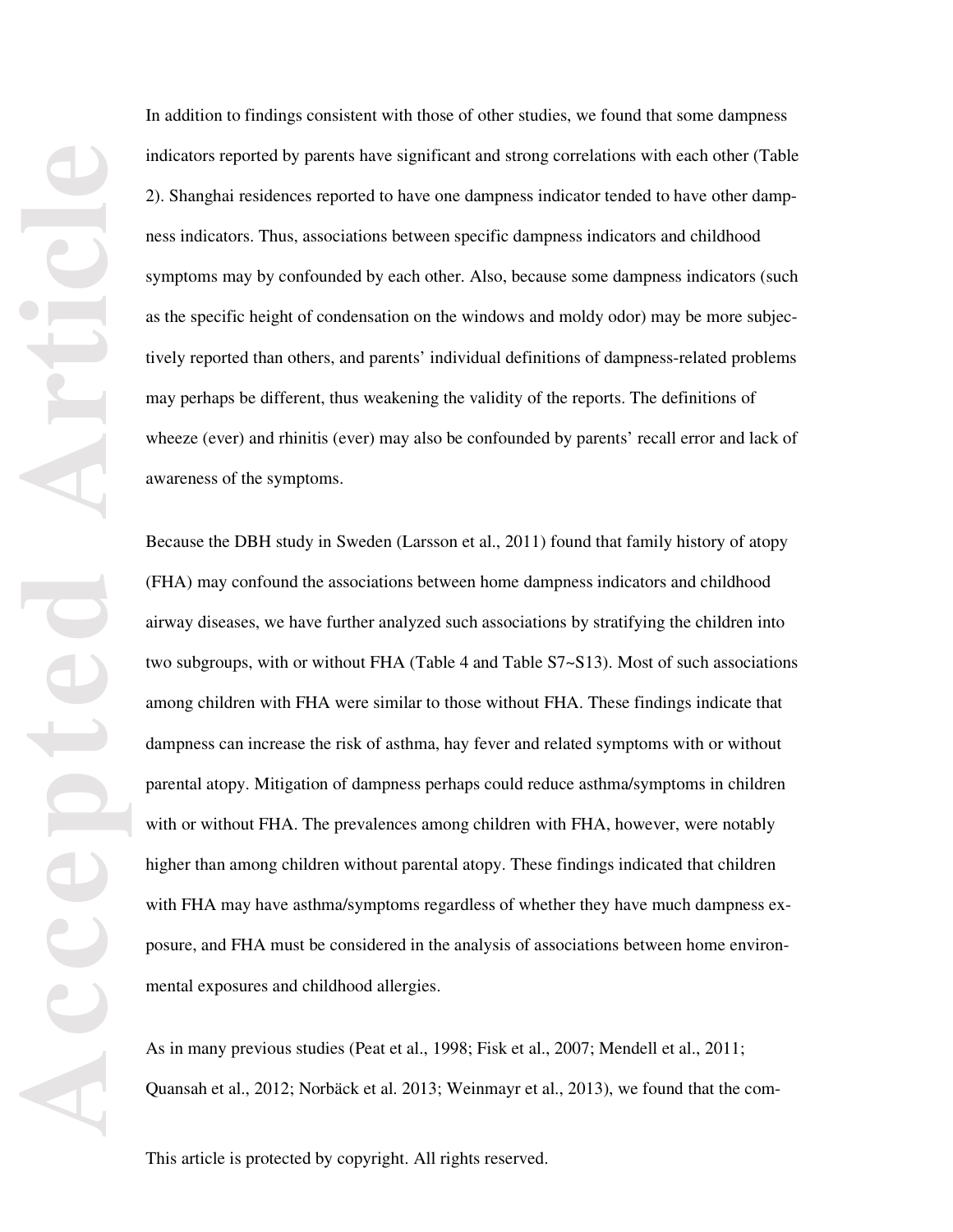bined numbers of home dampness-related indicators had a strong dose-response positive relationship with childhood asthma-related symptoms (Figures S1, S2, and S3; Tables 6, 7, S14, and S15) by different analytical models. A study in Taiwan (Hsu et al., 2010) also found a dose-dependent relationship between home visible mold growth and IgE levels, an indicator of allergic response in humans. We also found that various lifestyle practices could reduce dampness exposure. Parents reporting practices such as opening the window of child's room, putting clothing/bedding to sunshine, and cleaning the child's room, reported fewer home dampness indicators. These results are consistent with those of a parallel CCHH study in Chongqing (Wang et al., 2013a). Since Shanghai has hot summers and cold winters, parents would likely have different frequencies in opening the windows in the child's room in different seasons for home natural ventilation. In order to save electricity, Shanghai residents would perhaps also close the windows in the child's room during nights when they used the split heating/air-conditioning unit for cooling or heating in hot-summers or cold-winters. Thus the home ventilation rate and indoor environmental exposures in different seasons would be different. Thereby associations between home dampness indicators (as well as childhood asthma and related symptoms) and parents' opening the windows in different seasons were different (Tables 7, S17, and S19). On the other hand, parents who have increased the frequency of cleaning their child's room due to allergy reported significantly higher prevalences of all diseases than those parents who have not changed (Figure S4). This behavior strongly suggests reverse causality: parents clean the child's room more frequently because their child is sick. Other lifestyle practices may also be attributed to reverse causality, as shown in the study about the duration of breastfeeding and childhood asthma and allergy (Qu et al. 2013). Tables 5 and S17 show that parents possibly open windows more frequently due to their perception of moldy odor, and also put clothing/bedding to sunshine because the clothing/bedding is damp (Tables S16 and S18). Nonetheless, it is possible that these lifestyle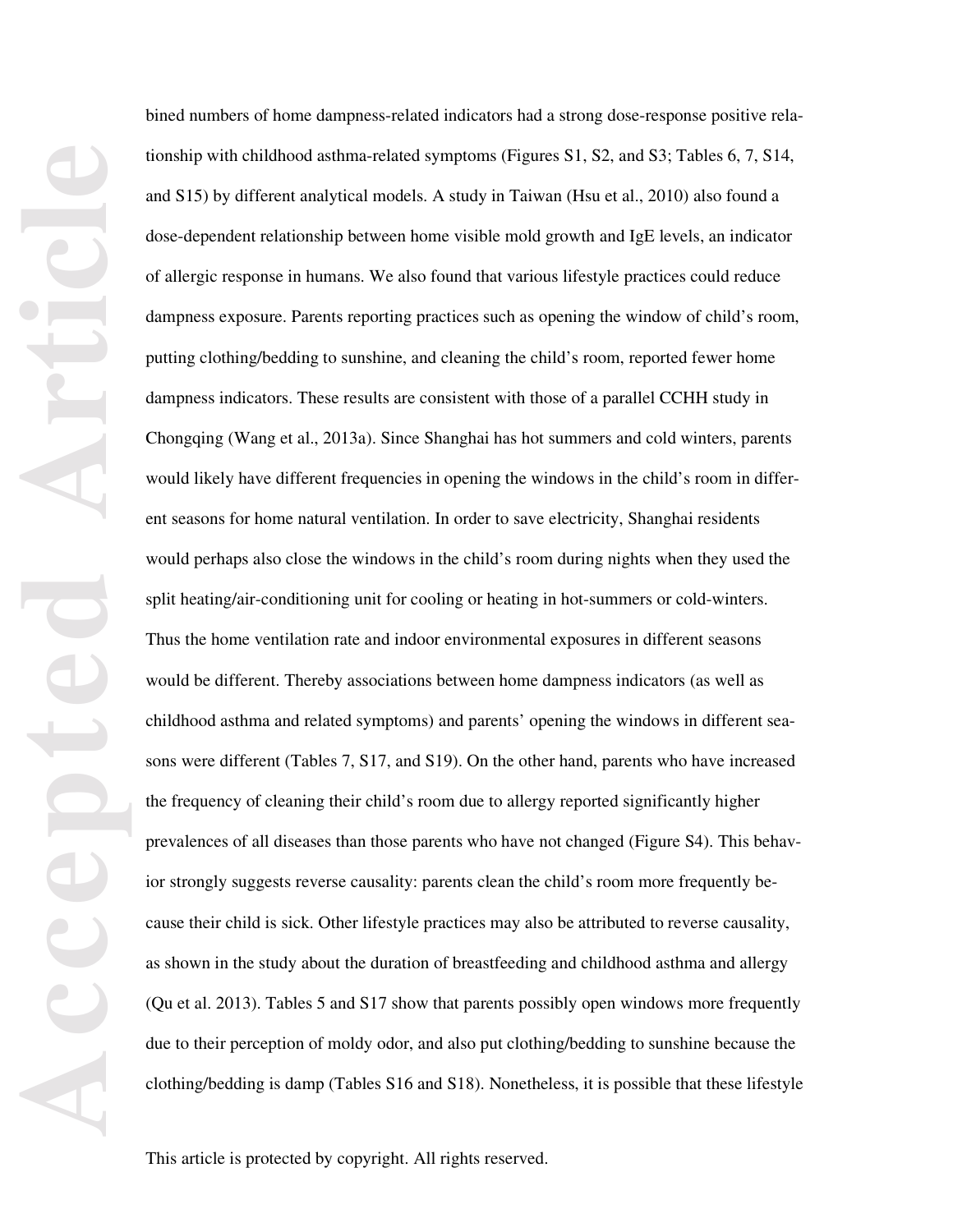practices can ameliorate home dampness-related problems and can at least reduce the frequency of asthmatic attacks and symptoms (dry cough and wheeze). The findings in Tables 7 and S17 also suggest the possibility that those parents who have higher socioeconomic status are perhaps more willing to take their sick child to a doctor, and also are more aware of associations between home environments and health outcomes. If so, because they have more resources to improve their home environments, they may have higher desire to buy related devices such as air humidifiers or purifiers than others (Liu et al., 2014).

We also calculated attributable risks and attributable fractions of asthma, hay fever, and related symptoms prevalences (Table S20) for home dampness-related exposures. The results show by how much prevalence is increased by the presence of home dampness indicators. We found that for children with home dampness exposures, about 10% of their asthma, hay fever, and related airway symptoms were due to home dampness exposures independently of other factors. We then calculated attributable risk reductions (ARR) and attributable fraction reductions (AFR) of asthma, hay fever and related symptoms for a reduction in the VMS (a home dampness indicator) that would result from each studied lifestyle practice (Table 9). We estimated that more than 0.5% of asthma and hay fever, and 1.5% of related airway symptoms due to dampness exposure as indicated by VMS could be prevented by opening the child's room window in spring, summer, autumn, and winter (frequently or sometimes), or by cleaning child's room more than once every two weeks.

Although the literature for associations between home dampness-related exposures and childhood asthma and related symptoms is large, to the authors' knowledge, this study is the first cross-sectional study that focuses on associations between home dampness-related exposures and childhood asthma, hay fever and related symptoms in such sufficiently large samples, with deep analysis by different methods ever in the China mainland. This study has added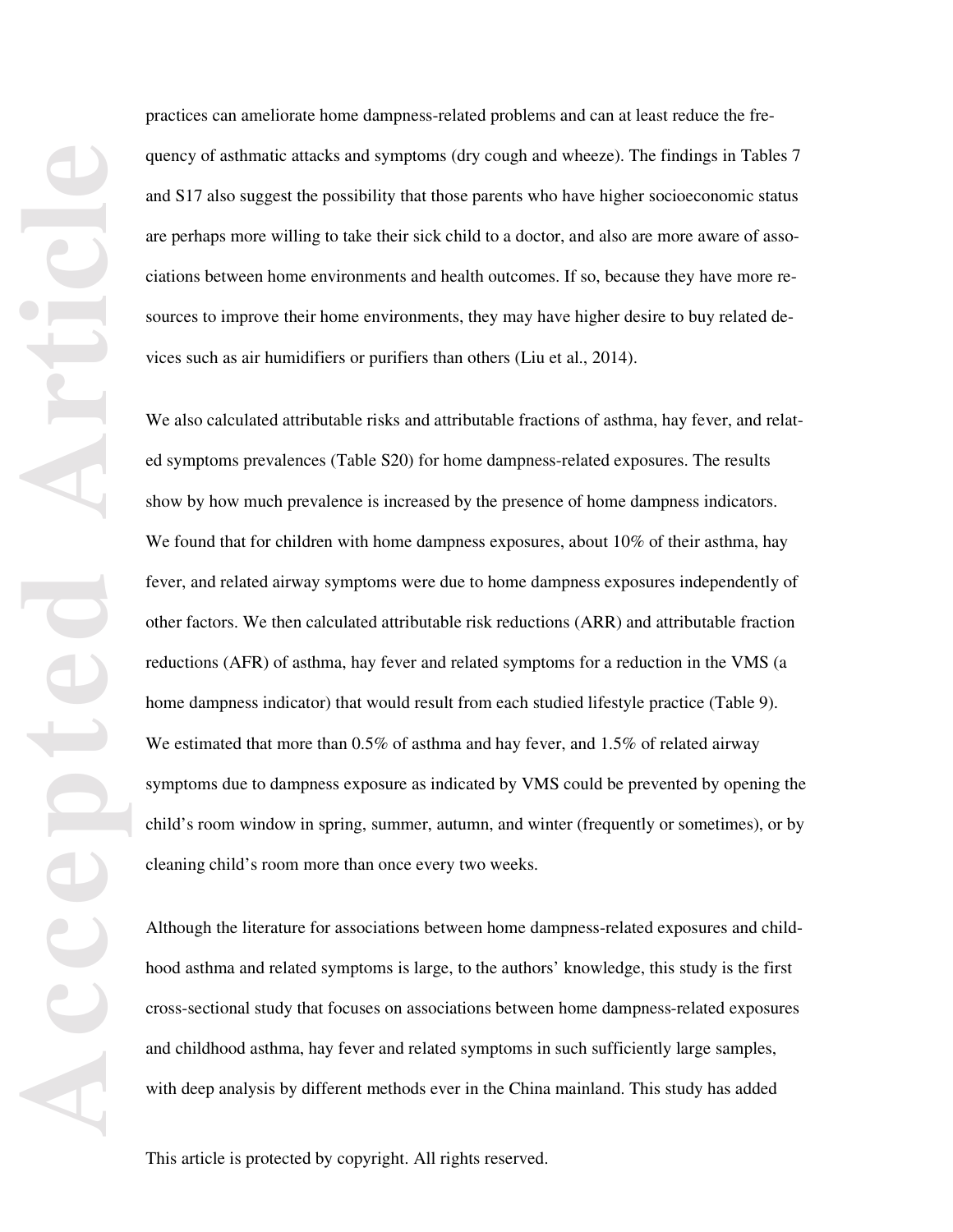several novel contributions to the existed large body of literature about dampness and respiratory diseases: 1) the burden of home dampness-related indictors among preschool children in Shanghai are worse than in Chongqing (Wang et al, 2013a) or Sweden (Hägerhed-Engman et al., 2009). 2) Home dampness has significant associations with childhood respiratory diseases in a hot-humid and cold-humid city, Shanghai. Such associations have previously been found for a warm-humid area of the United States (Sun and Sundell, 2013) and a relatively dry, cold areas in Scandinavia (Bornehag et al., 2001; Mendell et al., 2011; Norbäck et al., 2013). 3) A new home dampness indicator, namely damp bedding and/or clothing, has been proposed in parallel with the CCHH study in Chongqing (Wang et al, 2013a). 4) By stratifying family history of atopy in China, we have shown that home dampness increases the risk of asthma, hay fever and related symptoms among children regardless of whether there is a family history of atopy. 4) By combining indicators of dampness, we made a scoring system to investigate associations between different environmental exposures and health outcomes; this system provided a methodological reference for similar studies. 5) We calculated ARR and AFR of health outcomes for a reduction in VMS, a home dampness indicator, that could be expected from some simple, low-cost lifestyle practices. Such information could guide public health policy in developing mitigation measures for childhood asthma, hay fever and related symptoms. Our findings, analyzed in different regression models, suggest that there is perhaps a causal relationship between dampness exposures and childhood respiratory diseases, although more longitudinal and interventional studies must be conducted to further elucidate and explain this speculation (Bornehag et al., 2004b);

# **Conclusion**

Home dampness-related exposure is a strong risk factor for childhood asthma and asthmarelated symptoms. Improving home ventilation, increasing the cleaning frequency of the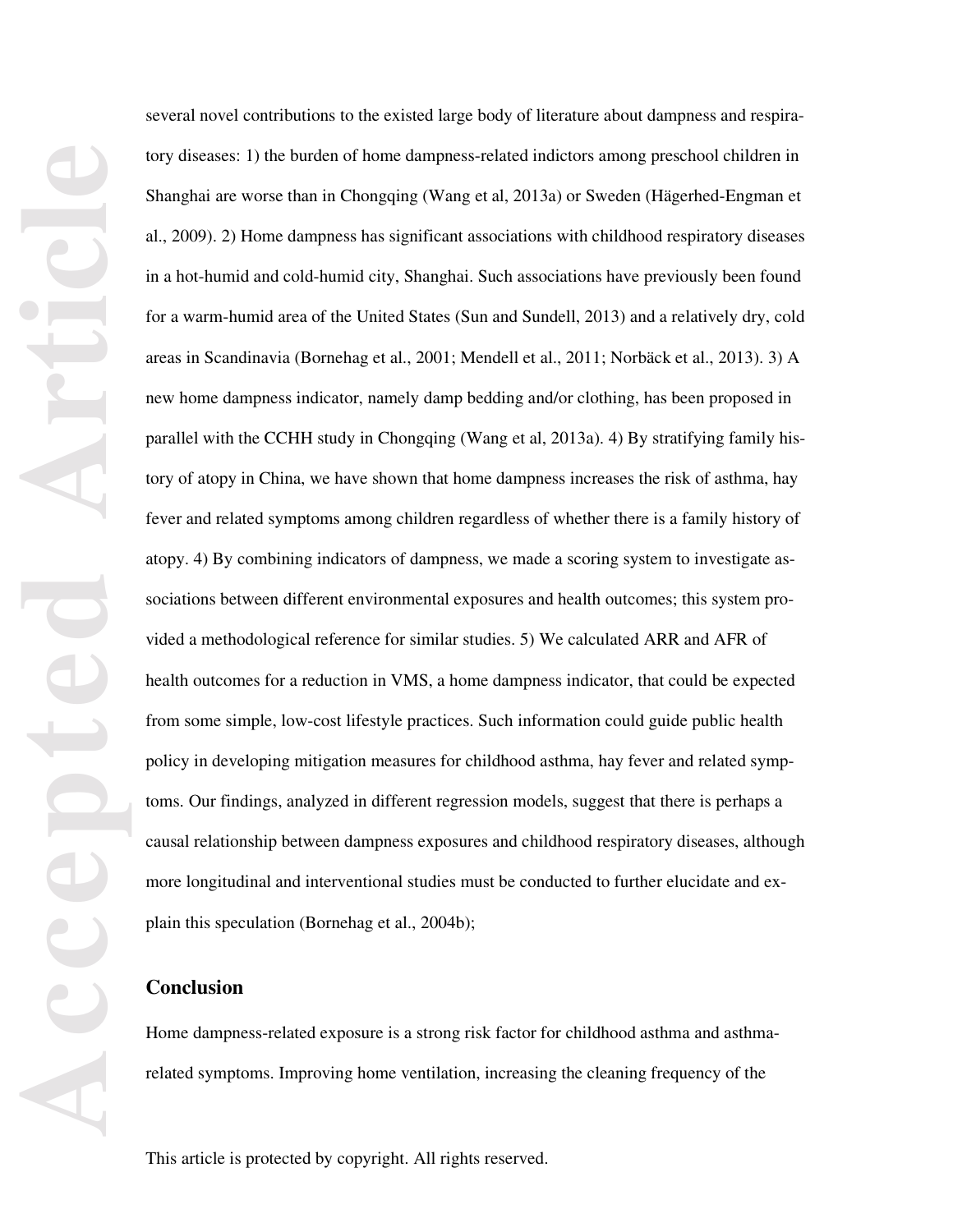child's room and exposing clothing/beddings to sunshine probably can reduce home dampness-related exposures.

## **Acknowledgements**

The authors appreciate the Shanghai Bureau of Education for their great supports and greatly appreciate Louise B. Weschler for revision of the English language. Thanks to all of the parents who filled the questionnaires and to the kindergarten leaders and others who provided assistance for our survey. This work is financially supported by the National Natural Science Foundation of China (No.51108263 and No.51278302), the Leading Academic Discipline Project of Shanghai Municipal Education Commission (No.J50502) and the Innovation Program of Shanghai Municipal Education Commission (No.14ZZ132).

# **References**

Agresti, A. (2013) *Categorical Data Analysis. Third Edition*. Wiley, New York, USA, pp 86-87.

- Anandan, C., Nurmatov, U., van Schayck, O. C. P. and Sheikh, A. (2010) Is the prevalence of asthma declining? Systematic review of epidemiological studies. *Allergy*, **65**, 152-167.
- Asher, M. I., Keil, U., Anderson, H. R., Beasley, R., Crane, J., Martinez, F., Mitchell, E. A., Pearce, N., Sibbald, B. and Stewart, A. W. (1995) International Study of Asthma and Allergies in Childhood (ISAAC): rationale and methods. *Eur. Respir. J.*, **8**, 483-491.
- Asher, M. I., Montefort, S., Björkstén, B., Lai, C. K., Strachan, D. P., Weiland, S. K. and Williams, H. (2006) Worldwide time trends in the prevalence of symptoms of asthma, allergic rhinoconjunctivitis, and eczema in childhood: ISAAC Phases One and Three repeat multicountry cross-sectional surveys. *The Lancet*, **368**, 733-743.
- Blanc, P. D., Quinlan, P. J., Katz, P. P., Balmes, J. R., Trupin, L., Cisternas, M. G., Wymer, L. and Vesper, S. J. (2013) Higher environmental relative moldiness index values measured in homes of adults with asthma, rhinitis, or both conditions. *Environ. Res.*, **122**, 98-101.
- Bornehag, C. G., Blomquist, G., Gyntelberg, F., Jarvholm, B., Malmberg, P., Nordvall, L., Nielsen, A., Pershagen, G. and Sundell, J. (2001) Dampness in buildings and health. *Indoor Air*, **11**, 72-86.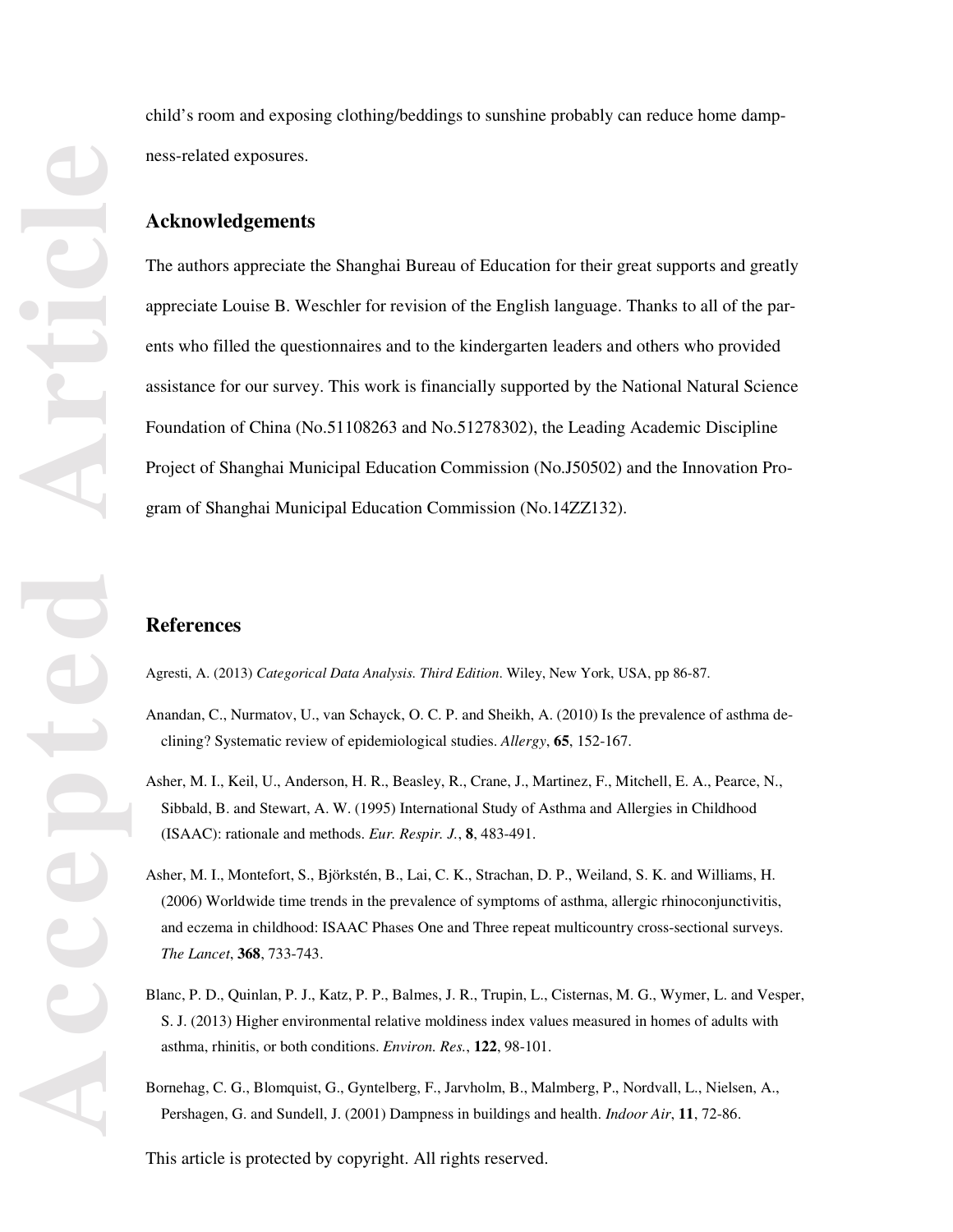- Bornehag, C. G., Sundell, J. and Sigsgaard, T. (2004a) Dampness in buildings and health (DBH): Report from an ongoing epidemiological investigation on the association between indoor environmental factors and health effects among children in Sweden. *Indoor Air*, **14**, 59-66.
- Bornehag, C. G., Sundell, J., Bonini, S., Custovic, A., Malmberg, P., Skerfving, S., Sigsgaard, T. and Verhoeff, A. (2004b) Dampness in buildings as a risk factor for health effects, EUROEXPO: a multidisciplinary review of the literature (1998–2000) on dampness and mite exposure in buildings and health effects. *Indoor Air*, **14**, 243-257.
- Brunekreef, B. (1992) Damp housing and adult respiratory symptoms. *Allergy*, **47**, 498-502.
- Diette, G. B., Hansel, N. N., Buckley, T. J., Curtin-Brosnan, J., Eggleston, P. A., Matsui, E. C., McCormack, M. C., Williams, D. L. and Breysse, P. N. (2007) Home indoor pollutant exposures among innercity children with and without asthma. *Environ. Health Perspect.*, **115**, 1665-1669.
- Duggan, E. M., Sturley, J., Fitzgerald, A. P., Perry, I. J. and Hourihane, J. O. B. (2012) The 2002-2007 trends of prevalence of asthma, allergic rhinitis and eczema in Irish schoolchildren. *Pediatr. Allergy Immunol.*, **23**, 464-471.
- Fisk, W. J., Lei-Gomez, Q. and Mendell, M. J. (2007) Meta-analyses of the associations of respiratory health effects with dampness and mold in homes. *Indoor Air*, **17**, 284-296.
- Grize, L., Gassner, M., Wüthrich, B., Bringolf-Isler, B., Takken-Sahli, K., Sennhauser, F. H., Stricker, T., Eigenmann, P.A. and Braun-Fahrländer, C. (2006) Trends in prevalence of asthma, allergic rhinitis and atopic dermatitis in 5-7-year old Swiss children from 1992 to 2001.*Allergy*, **61**, 556-562.
- Gunnbjörnsdottir, M. I., Norbäck, D., Plaschke, P., Norrman, E., Björnsson, E. and Janson, C. (2003) The relationship between indicators of building dampness and respiratory health in young Swedish adults. *Respir. Med.*, **97**, 302-307.
- Hägerhed-Engman, L., Bornehag, C. G. and Sundell, J. (2009) Building characteristics associated with moisture related problems in 8,918 Swedish dwellings. *Int. J. Environ. Health Res.*, **19**, 251-265.
- Hsu, N. Y., Wang, J. Y. and Su, H. J. (2010) A dose-dependent relationship between the severity of visible mold growth and IgE levels of pre-school-aged resident children in Taiwan. *Indoor Air*, **20**, 392-398.
- Huang, C., Hu, Y., Liu, W., Zou, Z. and Sundell, J. (2013) Pet-keeping and its impact on asthma and allergies among preschool children in Shanghai, China. *Chin. Sci. Bull.*, **58**, 4203-4210.
- Jaakkola, J. J., Hwang, B. F. and Jaakkola, N. (2005) Home dampness and molds, parental atopy, and asthma in childhood: a six-year population-based cohort study. *Environ. Health Perspect.*, **113**, 357-361.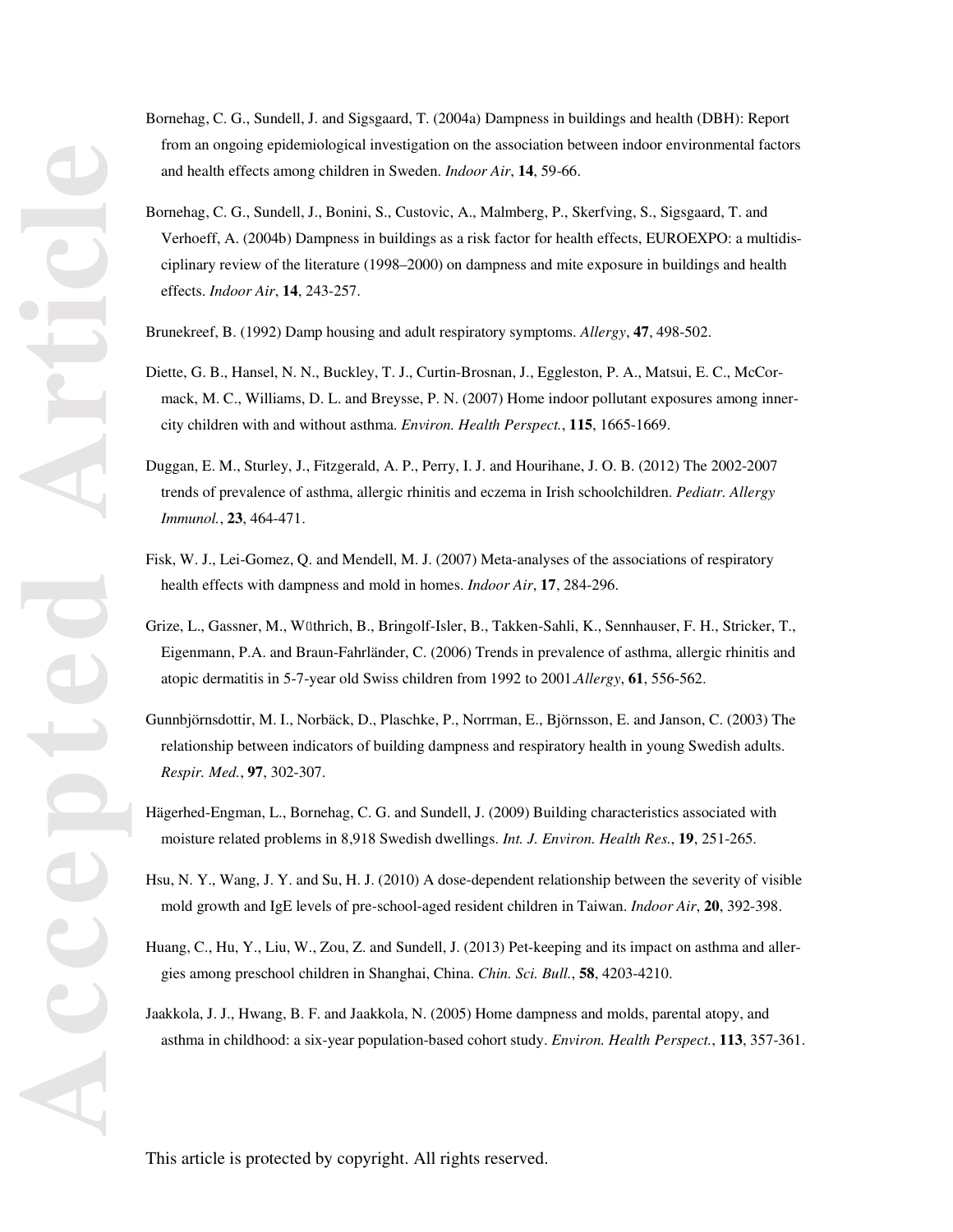- Larsson, M., Hägerhed-Engman, L., Moniruzzaman, S., Janson, S., Sundell, J. and Bornehag, C. G. (2011) Can we trust cross-sectional studies when studying the risk of moisture-related problems indoor for asthma in children?. *Int. J. Environ. Health Res.*, **21**, 237-247.
- Liu, W., Huang, C., Hu, Y., Zou, Z. and Sundell, J. (2013) Associations between indoor environmental smoke and respiratory symptoms among preschool children in Shanghai, China. *Chin. Sci. Bull.*, **58**, 4211-4216.
- Liu, W., Huang, C., Hu, Y., Zou, Z., Zhao, Z. H. and Sundell, J. (2014) Association of building characteristics, residential heating and ventilation with asthmatic symptoms of preschool children in Shanghai: a cross-sectional study. *Indoor Built Environ.*, doi: 10.1177/1420326X13516970.
- Mendell, M. J., Mirer, A. G., Cheung, K., Tong, M. and Douwes, J. (2011) Respiratory and allergic health effects of dampness, mold, and dampness-related agents: a review of the epidemiologic evidence. *Environ. Health Perspect.*, **119**, 748-756.
- Naydenov, K., Melikov, A., Markov, D., Stankov, P., Bornehag, C. G. and Sundell, J. (2008) A comparison between occupants' and inspectors' reports on home dampness and their association with the health of children: The ALLHOME study. *Build. Environ.*, **43**, 1840-1849.
- Norbäck, D., Zock, J. P., Plana, E., Heinrich, J., Svanes, C., Sunyer, J., Künzli, N., Villani, S., Olivieri, M., Soon, A. and Jarvis, D. (2013)Mould and dampness in dwelling places, and onset of asthma: the population-based cohort ECRHS. *Occup. Environ. Med.*, **70**, 325-331.
- Peat, J. K., Dickerson, J. and Li, J. (1998) Effects of damp and mould in the home on respiratory health: a review of the literature. *Allergy*, **53**, 120-128.
- Poulos, L. M., Toelle, B. G. and Marks, G. B. (2005) The burden of asthma in children: an Australian perspective. *Paediatr. Respir. Rev*, **6**, 20-27.
- Qu, F., Weschler L. B., Sundell J. and Zhang Y. P. (2013) Increasing prevalence of asthma and allergy in Beijing pre-school children: Is exclusive breastfeeding for more than 6 months protective?. *Chin. Sci. Bull.*, **58**: 4190-4202.
- Quansah, R., Jaakkola, M. S., Hugg, T. T., Heikkinen, S. A. M. and Jaakkola, J. J. (2012) Residential dampness and molds and the risk of developing asthma: a systematic review and meta-analysis. *PloS One*, **7**, e47526.
- Repace, J. L. and Lowrey, A. H. (1980) Indoor air pollution, tobacco smoke, and public health. *Science*, **208**, 464-473.
- Schraw, G., Kuch, F. and Gutierrez, A. P. (2013) Measure for measure: Calibrating ten commonly used calibration scores. *Learn. Instruct.*, **24,**48-57.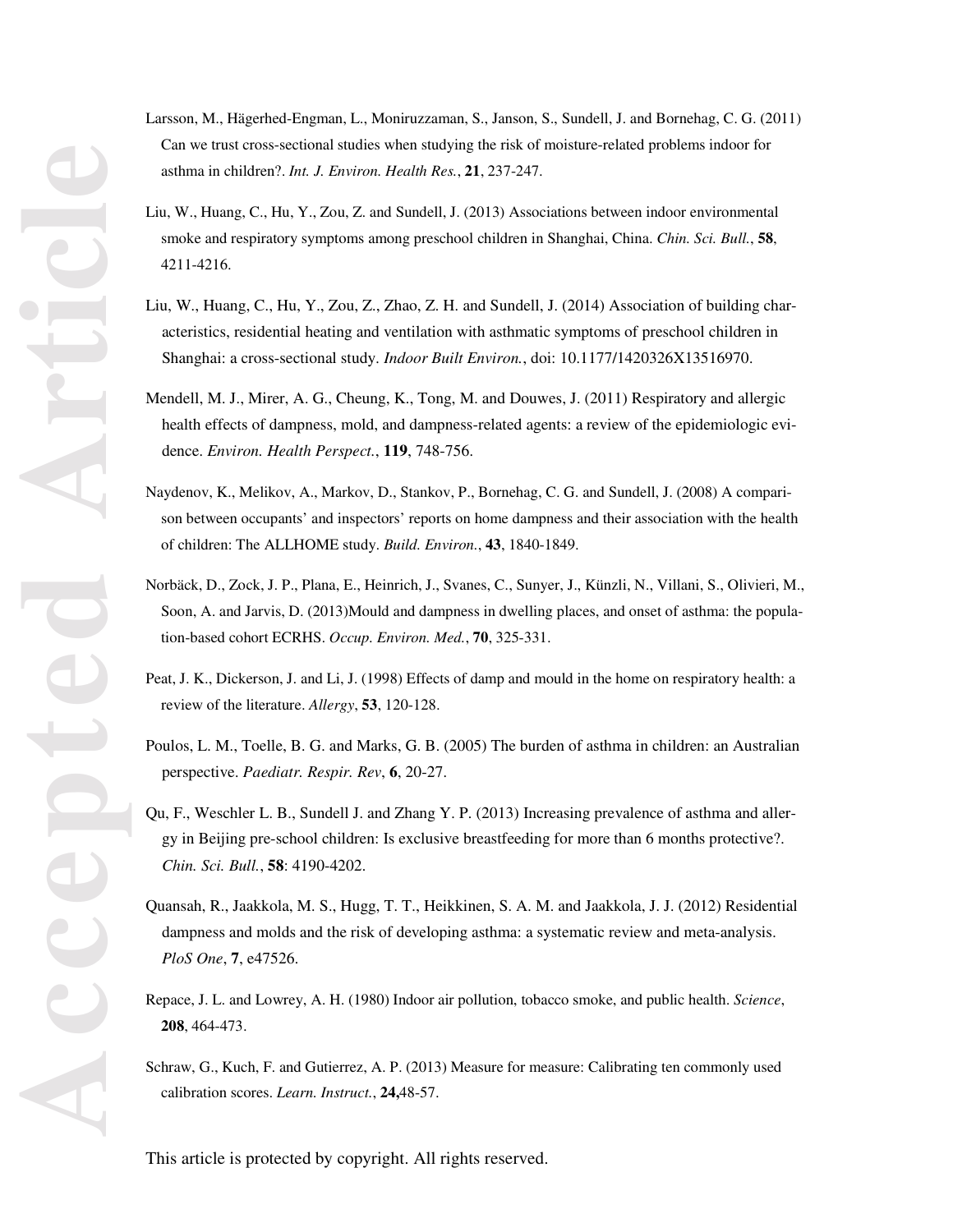- Sun, Y., Zhang, Y., Sundell, J., Fan, Z. and Bao, L. (2009) Dampness at dorm and its associations with allergy and airways infection among college students in China: a cross-sectional study. *Indoor Air*, **19**, 174-182.
- Sun, Y. and Sundell, J. (2013) On associations between housing characteristics, dampness and asthma and allergies among children in Northeast Texas. *Indoor Built Enviro*n., **22**, 678-684.
- Tischer, C. G., Hohmann, C., Thiering, E., Herbarth, O., Müller, A., Henderson, J., Granell, R., Fantini, M., P., Luciano, L., Bergström, A., Kull, I., Link, E., vonBerg., A., Kuehni, C. E., Strippoli, M. P. F., Gehring, U., Wijga, A., Eller, E., Bindslev-Jensen, C., Keil, T., Heinrich, J. and as part of the ENRIECO consortium. (2011) Meta-analysis of mould and dampness exposure on asthma and allergy in eight European birth cohorts: an ENRIECO initiative. *Allergy*, **66**, 1570- 1579.
- Turner, S. (2012) Environmental exposures and respiratory outcomes in children. *Paediatr. Respir. Rev*, **13**, 252-257.
- von Mutius, E. (2002) Environmental factors influencing the development and progression of pediatric asthma. *J. Allergy Clin. Immunol.*, **109**, S525-S532.
- Wang, H., Li, B., Yang, Q., Yu, W., Wang, J., Liu, Y., Ou, Y. and Sundell, J. (2013a) Dampness in dwellings and its associations with asthma and allergies among children in Chongqing: A cross-sectional study. *Chin. Sci. Bull.*, **58**, 4259-4266.
- Wang, I. J., Tsai, C. H., Kuo, N. W., Chiang, B. L., Tung, K. Y. and Lee, Y. L. (2012) Home dampness, beta-2 adrenergic receptor genetic polymorphisms, and asthma phenotypes in children. *Environ. Res.*, **118**, 72-78.
- Wang, T. T., Zhao, Z. H., Yao, H., Wang, S. L., Norbäck, D., Chen, J., Ma, J. F., Ji, X. L., Wang, L. and Sundell, J. (2013b)Housing characteristics and indoor environment in relation to children's asthma, allergic diseases and pneumonia in Urumqi, China. *Chin. Sci. Bull.*, **58**, 4237-4244.
- Weinmayr, G., Gehring, U., Genuneit, J., Büuchele, G., Kleiner, A., Siebers, R., Wickens, K., Crane, J., Brunekreef, B., Strachan, D. P. and the ISAAC Phase Two Study Group.(2013) Dampness and moulds in relation to respiratory and allergic symptoms in children: results from Phase Two of the International Study of Asthma and Allergies in Childhood (ISAAC Phase Two). *Clin. Exp. Allergy*, **43**, 762-774.
- Webb, P. and Bain, C. (2011) *Essential epidemiology: an introduction for students and health professionals (Second edition)*. Cambridge University Press, New York, USA, pp133-137.
- Wong, G. W. K., Leung, T. F. and Fok, T. F. (2004a) ISAAC and risk factors for asthma in the Asia-Pacific. *Paediatr. Respir. Rev*, **5**, S163-S169.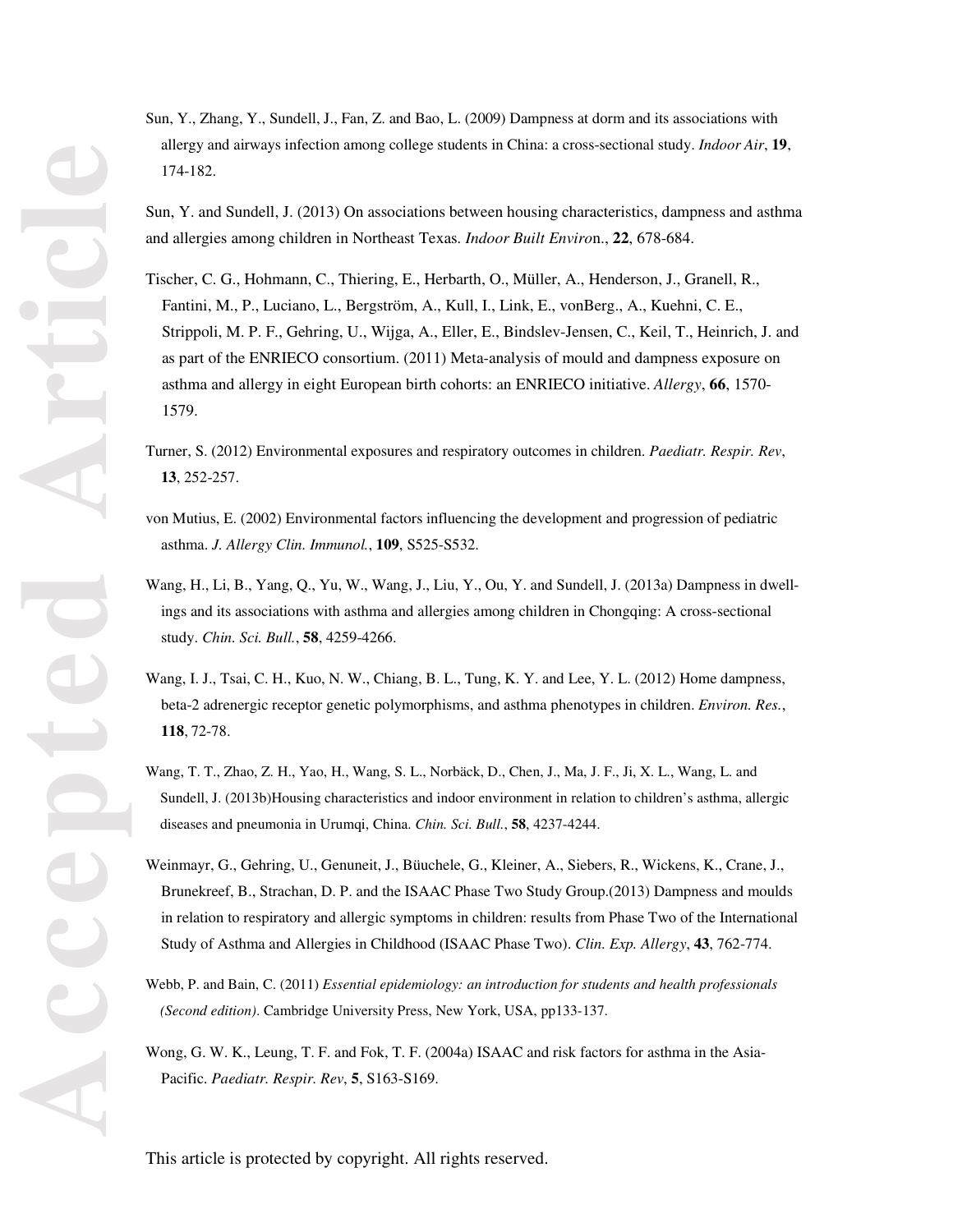- Wong, G. W. K., F. W., Hui, D. S., Fok, T. F., Carr, D., von Mutius, E., Zhong, N. S., Chen, Y. Z. and Lai, C. K. (2004b) Factors associated with difference in prevalence of asthma in children from three cities in China: multicentre epidemiological survey. *BMJ*, **329**, 486-489.
- Wu, J., Zhuang, Z., Niu C., Tang, C., Lu, G. and Hui, P. (2010) A case-control study on risk factors of asthma among 4-15 years school-aged children in a district of shanghai. (In Chinese) *J. Environ. Occup. Med.*, **27**, 193-197.
- Yang, C. Y., Chiu, J. F., Cheng, M. F. and Lin, M. C. (1997) Effects of indoor environmental factors on respiratory health of children in a subtropical climate. *Environ. Res.*, **75**, 49-55.
- Yangzong, Y., Shi, Z., Nafstad, P., Håheim, L. L., Luobu, O. and Bjertness, E. (2012) The prevalence of childhood asthma in China: a systematic review. *BMC Public Health*, **12**, 860-869.
- Yuan, D., Shen, C., Jiang, Z., Huang, H., Gao, H., Liu, H., Li, H. and Zhang, S. (2007) An Investigation on the Prevalence of Asthma and Its Influence Factors Among School Age Children in Shanghai. (in Chinese).*J. Environ. Occup. Med.*, **24**, 573-576.
- Zhang, M., Zhou, E. S., Ye, X., Sun, Y. X., Sundell, J. and Yang, X. (2013a) Indoor environmental quality and the prevalence of childhood asthma and rhinitis in Wuhan area of China. *Chin. Sci. Bull.*, **58**, 4223-4229.
- Zhang, Y., Li, B., Huang, C., Yang, X., Qian, H., Deng, Q., Zhao, Z., Li, A., Zhao, J., Zhang, X., Qu, F., Hu, Y., Yang, Q., Wang, J., Zhang, M., Wang, F., Zheng, X., Lu, C., Liu, Z., Sun, Y., Mo, J., Zhao, Y., Liu, W., Wang, T., Norbäck, D., Bornehag C. G. and Sundell, J. (2013b)Ten cities cross-sectional questionnaire survey of children asthma and other allergies in China. *Chin. Sci. Bull.*, **58**, 4182-4189.
- Zhao, J., Bai, J., Shen, K., Xiang, L., Huang, S., Chen, A., Huang, Y., Wang, J. and Ye, R. (2010) Selfreported prevalence of childhood allergic diseases in three cities of China: a multicenter study. *BMC Public Health*, **10**, 551-557.
- Zhao, Z., H., Zhang, X., Liu, R. R., Norbäck, D., Wieslander, G., Chen J. and Sundell J. (2013) Prenatal and early life home environment exposure in relation to preschool children's asthma, allergic rhinitis and eczema in Taiyuan, China. *Chin. Sci. Bull.*, **58**: 4245-4251.
- Zöllner, I. K., Weiland, S. K., Piechotowski, I., Gabrio, T., Von Mutius, E., Link, B., Pfaff, G., Kouros, B. and Wuthe, J. (2005) No increase in the prevalence of asthma, allergies, and atopic sensitisation among children in Germany: 1992–2001. *Thorax*, **60**, 545-548.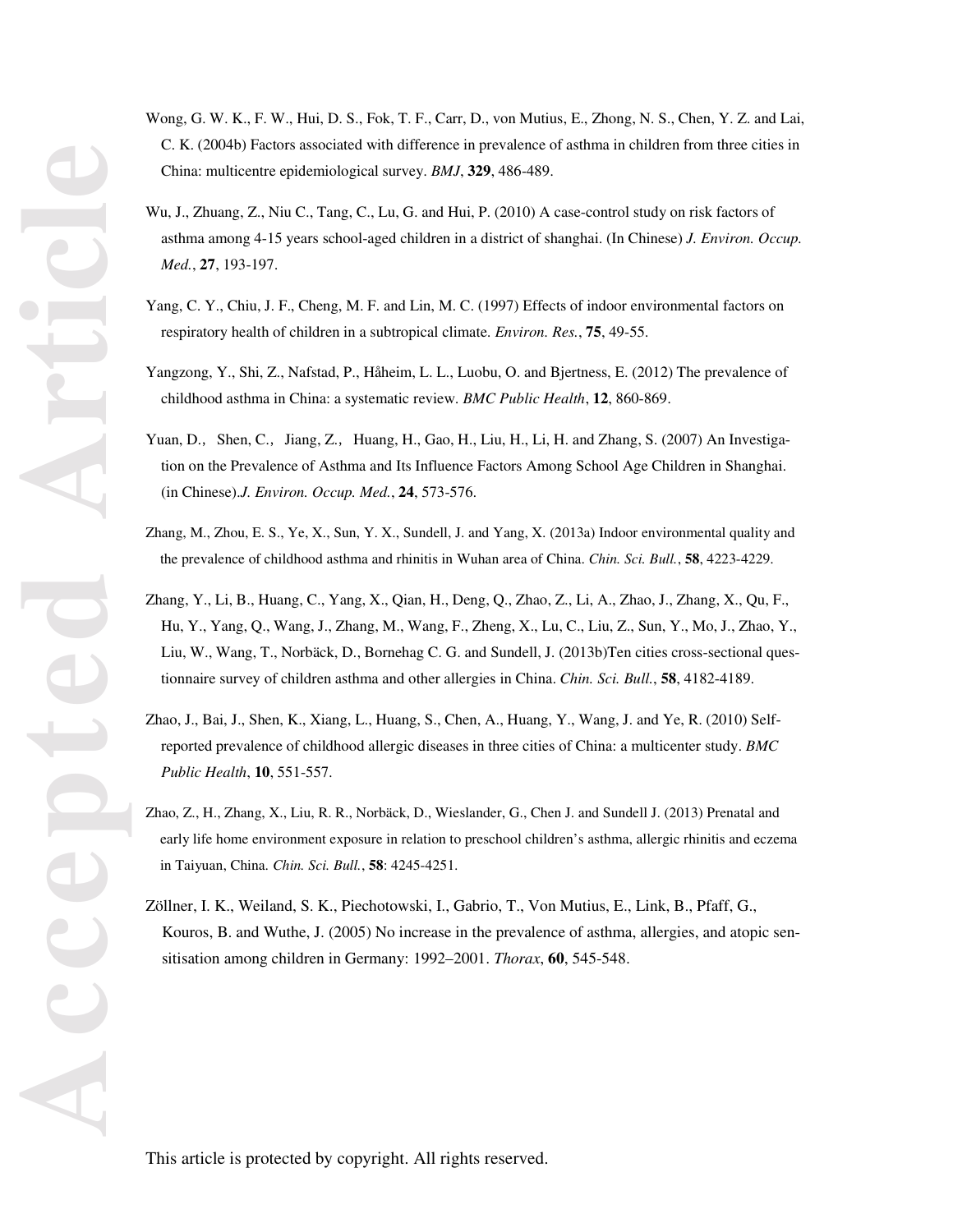|                                          | Sample          |                 |                     |                       |                       | Prevalence, %         |                                |                     |                        |  |
|------------------------------------------|-----------------|-----------------|---------------------|-----------------------|-----------------------|-----------------------|--------------------------------|---------------------|------------------------|--|
|                                          |                 | size            | Asthma <sup>a</sup> | Dry cough Wheeze      |                       | Wheeze                | Rhinitis                       | Rhinitis            | Hay fever <sup>a</sup> |  |
| Items                                    |                 | $n(\%)$         | ever                | IPY <sup>b</sup>      | IPY $^{\rm b}$        | ever                  | $\mathrm{IPY}$ $^{\mathrm{b}}$ | ever                | ever                   |  |
| Dampness indicator: In Current residence |                 |                 |                     |                       |                       |                       |                                |                     |                        |  |
| 1) Visible                               |                 | Yes 987 (7.8)   | 13.6                | 26.3                  | 29.2                  | 37.0                  | 49.9                           | 61.2                | 14.5                   |  |
| mold spots                               |                 | No 11603 (92.2) | $10.0***$           | $18.8***$             | $20.9***$             | $27.3^{\ast\ast\ast}$ | $\textbf{41.9}^{\ast\ast\ast}$ | $53.3***$           | 12.4                   |  |
| 2) Visible<br>damp stains                |                 | Yes 1939 (15.3) | 12.4                | 25.4                  | 28.3                  | 36.4                  | 48.1                           | 60.3                | 14.9                   |  |
|                                          |                 | No 10728 (84.7) | $9.9***$            | $18.5^{\ast\ast\ast}$ | $20.5^{\ast\ast\ast}$ | $26.8^{\ast\ast\ast}$ | $41.6***$                      | $52.7***$           | $12.2***$              |  |
| 3) Damp clothing and/or bedding          |                 |                 |                     |                       |                       |                       |                                |                     |                        |  |
| Yes, frequently                          |                 | 357(2.8)        | 14.3                | 28.2                  | 29.0                  | 36.0                  | 52.8                           | 62.5                | 15.9                   |  |
| Yes, sometimes                           |                 | 5071 (39.3)     | 10.9                | 21.9                  | 24.8                  | 31.7                  | 45.1                           | 57.4                | 12.4                   |  |
| No, never                                |                 | 7453 (57.9)     | $9.8***$            | $17.7***$             | $19.2***$             | $25.6***$             | $40.7^\mathrm{***}$            | $51.4***$           | 12.5                   |  |
|                                          | 4) Water damage |                 |                     |                       |                       |                       |                                |                     |                        |  |
| Yes, BPY c                               |                 | 1142(9.5)       | 11.7                | 24.8                  | 27.0                  | 34.1                  | 48.4                           | 59.9                | 16.4                   |  |
| Yes, IPY <sup>b</sup>                    |                 | 1043(8.7)       | 11.0                | 26.7                  | 26.0                  | 34.4                  | 49.7                           | 59.3                | 14.8                   |  |
| No, never                                |                 | 9820 (81.8)     | 10.0                | $17.9***$             | $20.1^{\ast\ast\ast}$ | $26.5***$             | $41.2***$                      | $52.5***$           | $11.9***$              |  |
| 5) Condensation on windows in winter     |                 |                 |                     |                       |                       |                       |                                |                     |                        |  |
| $Yes, > 25$ cm                           |                 | 802(7.9)        | 15.6                | 32.0                  | 30.2                  | 37.1                  | 53.8                           | 61.1                | 18.9                   |  |
| Yes, $5 \sim 25$ cm                      |                 | 1882 (18.6)     | 10.8                | 23.4                  | 23.7                  | 30.4                  | 49.3                           | 57.5                | 15.3                   |  |
| $Yes, < 5$ cm                            |                 | 2947 (29.2)     | 11.8                | 20.7                  | 24.8                  | 31.9                  | 45.5                           | 56.3                | 13.7                   |  |
| No, never                                |                 | 4474 (44.3)     | $8.5***$            | $15.2***$             | $17.5^{\ast\ast\ast}$ | $23.6***$             | $37.4***$                      | $51.0^\mathrm{***}$ | $9.9***$               |  |
| 6) Moldy odor                            |                 |                 |                     |                       |                       |                       |                                |                     |                        |  |
| Yes, frequently                          |                 | 93 (0.8)        | 15.2                | 30.8                  | 38.2                  | 46.7                  | 53.9                           | 69.6                | 13.5                   |  |

**Table 1** Prevalence of asthma and airway symptoms for different dampness-related indicators and potential confounders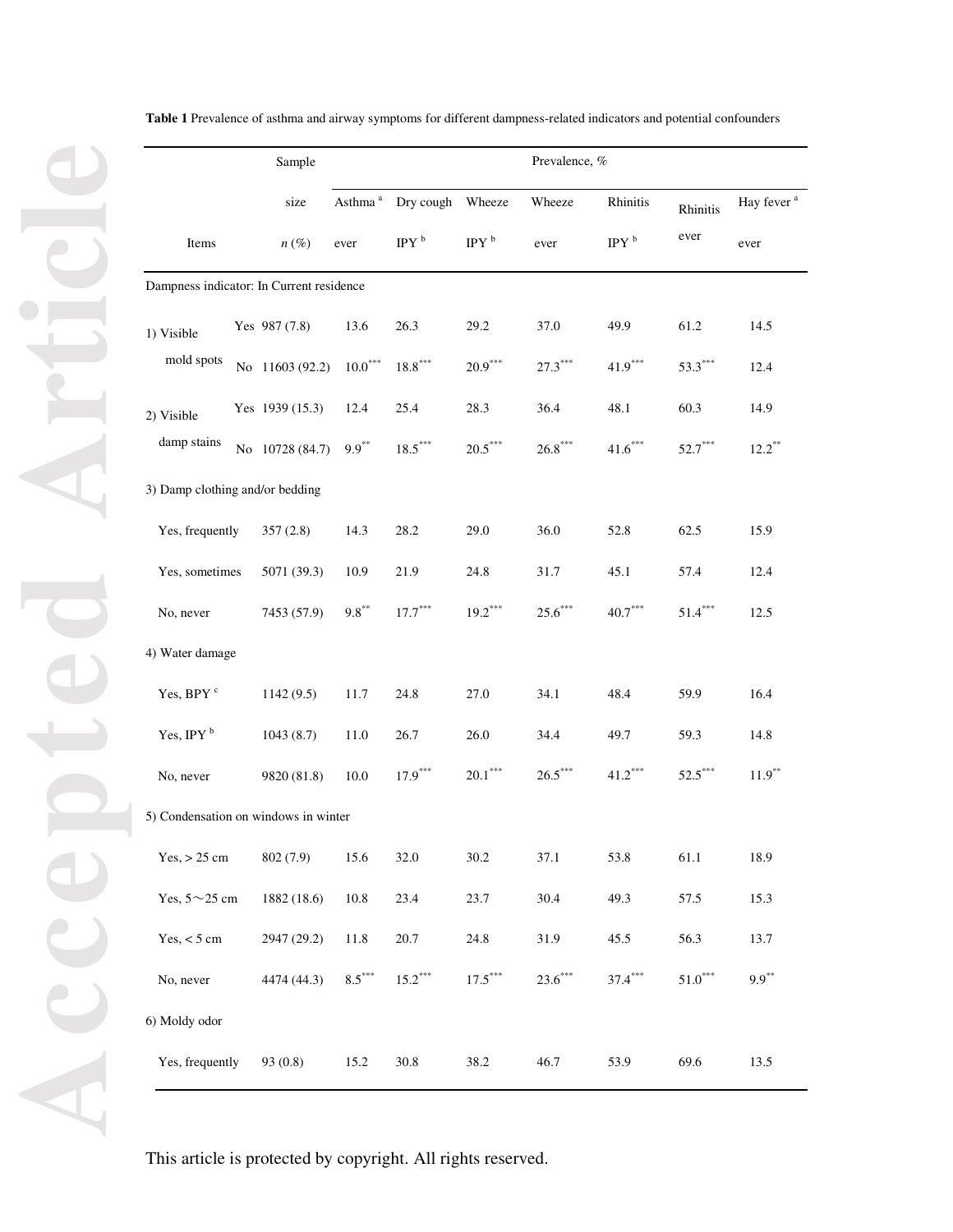|                                                                       |                                      | Sample             |                    |                               |                       |           | Prevalence, %  |           |                        |  |
|-----------------------------------------------------------------------|--------------------------------------|--------------------|--------------------|-------------------------------|-----------------------|-----------|----------------|-----------|------------------------|--|
|                                                                       |                                      | size               |                    | Asthma <sup>a</sup> Dry cough | Wheeze                | Wheeze    | Rhinitis       | Rhinitis  | Hay fever <sup>a</sup> |  |
|                                                                       | Items                                | $n(\%)$            | ever               | IPY <sup>b</sup>              | IPY $^{\rm b}$        | ever      | IPY $^{\rm b}$ | ever      | ever                   |  |
| Yes, sometime                                                         |                                      | 1328(11.1)         | 12.3               | 22.1                          | 28.6                  | 34.6      | 48.3           | 61.8      | 13.8                   |  |
| No, never                                                             |                                      | 10565(88.1)        | $9.7***$           | $18.7***$                     | $20.1^{\ast\ast\ast}$ | $26.7***$ | $41.4***$      | $52.3***$ | 12.0                   |  |
| Dampness indicator: In early residence (at time of the child's birth) |                                      |                    |                    |                               |                       |           |                |           |                        |  |
|                                                                       | 1) Visible mold spotsor damp stains  |                    |                    |                               |                       |           |                |           |                        |  |
| Yes, frequently                                                       |                                      | 175(1.3)           | 16.8               | 33.1                          | 31.2                  | 38.0      | 51.2           | 65.1      | 14.1                   |  |
| Yes, sometime                                                         |                                      | 1598 (12.3)        | 11.6               | 24.9                          | 29.2                  | 36.6      | 48.1           | 61.2      | 15.1                   |  |
| No, never                                                             |                                      | 11222 (86.4)       | $9.9***$           | $18.6***$                     | $20.5***$             | $27.0***$ | $41.9***$      | $52.9***$ | $12.2***$              |  |
|                                                                       | 2) Condensation on windows in winter |                    |                    |                               |                       |           |                |           |                        |  |
| Yes, frequently                                                       |                                      | 1306 (10.1)        | 15.5               | 29.9                          | 30.5                  | 38.1      | 55.5           | 62.2      | 17.5                   |  |
| Yes, sometime                                                         |                                      | 5586 (43.2)        | 10.9               | 20.5                          | 23.8                  | 30.7      | 45.1           | 56.3      | 13.6                   |  |
| No, never                                                             |                                      | 6043 (46.7)        | $8.5^\mathrm{***}$ | $16.5***$                     | $17.8***$             | $23.7***$ | $37.8***$      | $50.4***$ | $10.4***$              |  |
| 3) Moldy odor                                                         |                                      |                    |                    |                               |                       |           |                |           |                        |  |
| Yes, frequently                                                       |                                      | 46(0.4)            | 14.0               | 43.2                          | 43.2                  | 46.5      | 69.0           | 77.3      | 15.9                   |  |
| Yes, sometime                                                         |                                      | 929(7.6)           | 11.7               | 22.5                          | 31.6                  | 38.5      | 47.2           | 61.4      | 15.3                   |  |
| No, never                                                             |                                      | $11201(92.0)$ 9.8  |                    | $18.9***$                     | $20.3***$             | $26.7***$ | $41.6***$      | $52.7***$ | $12.2^*$               |  |
| <b>Potential confounders</b>                                          |                                      |                    |                    |                               |                       |           |                |           |                        |  |
| $1)$ Sex                                                              | Male                                 | 6753 (50.8)        | 11.9               | 18.9                          | 23.6                  | 31.2      | 44.5           | 56.0      | 14.4                   |  |
|                                                                       |                                      | Female 6536 (49.2) | $8.7***$           | 20.0                          | $19.9***$             | $25.4***$ | $40.8***$      | $52.1***$ | $10.6***$              |  |
| $2)$ Age                                                              | >4                                   | 5561 (41.7)        | 11.1               | 18.1                          | 21.7                  | 29.1      | 42.5           | 54.7      | 13.3                   |  |
| (years)                                                               | $\leq$ 4                             | 7774 (58.3)        | $9.2***$           | $21.3***$                     | 21.8                  | $27.3^*$  | 42.9           | 53.3      | $11.6***$              |  |

**Table 1** continued.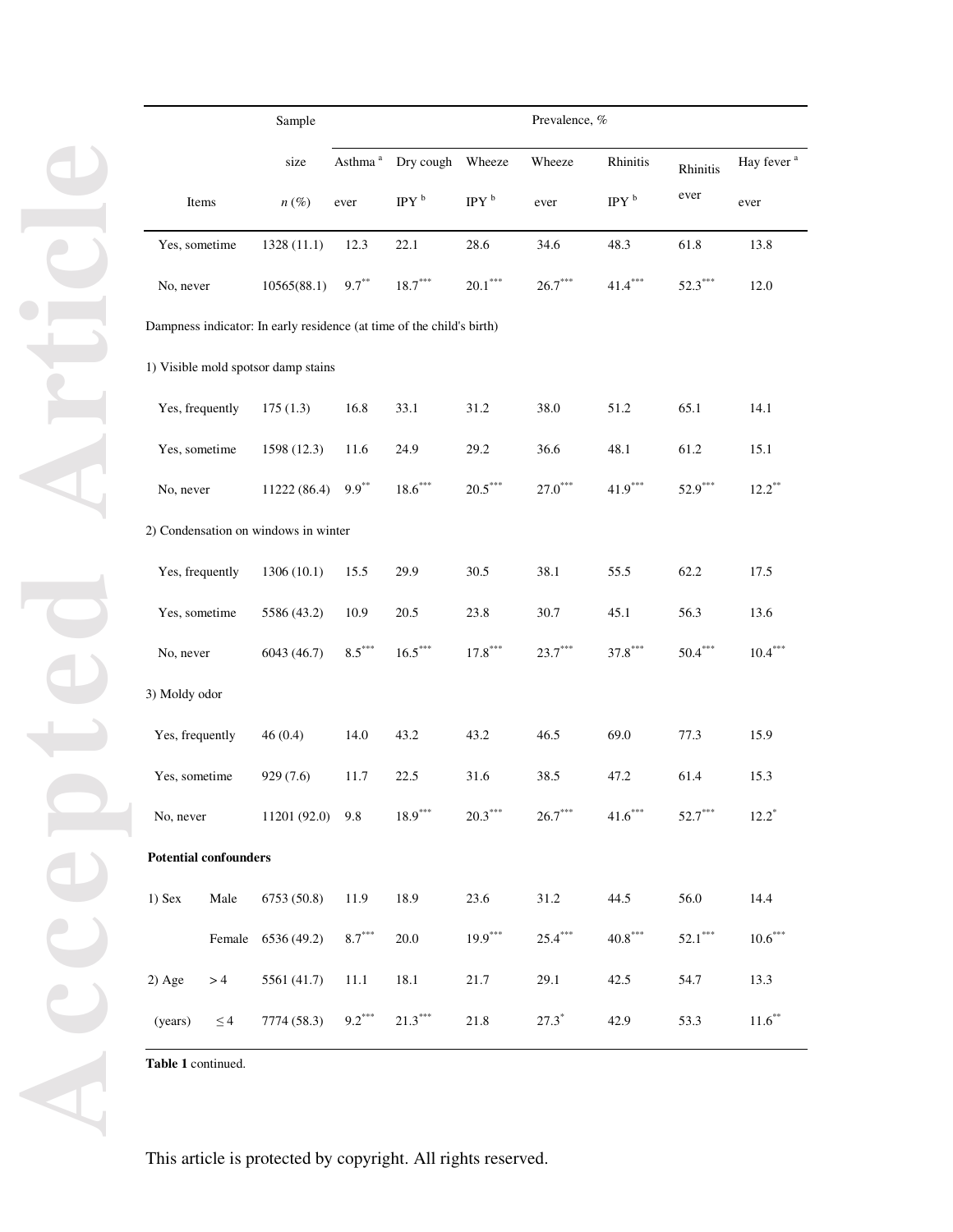|                                                              | Sample      |          |                               |                       | Prevalence, %                   |                |                     |                        |
|--------------------------------------------------------------|-------------|----------|-------------------------------|-----------------------|---------------------------------|----------------|---------------------|------------------------|
|                                                              | size        |          | Asthma <sup>a</sup> Dry cough | Wheeze                | Wheeze                          | Rhinitis       | Rhinitis            | Hay fever <sup>a</sup> |
| Items                                                        | $n(\%)$     | ever     | IPY $^{\rm b}$                | IPY $^{\rm b}$        | ever                            | IPY $^{\rm b}$ | ever                | ever                   |
| 3) Location of kindergarten                                  |             |          |                               |                       |                                 |                |                     |                        |
| Urban                                                        | 7576 (56.8) | 11.9     | 20.0                          | 21.2                  | 28.2                            | 47.3           | 58.9                | 15.3                   |
| Suburban                                                     | 5759 (43.2) | $8.2***$ | 18.8                          | 22.5                  | 28.5                            | $36.5***$      | $47.8***$           | $9.0***$               |
| 4) Ownership of current residence                            |             |          |                               |                       |                                 |                |                     |                        |
| Owned                                                        | 8224 (63.2) | 10.9     | 20.8                          | 21.6                  | 28.3                            | 45.3           | 55.4                | 14.2                   |
| Rented                                                       | 4795 (36.8) | $9.4***$ | $17.3***$                     | 22.1                  | 28.5                            | $38.6***$      | $52.0***$           | $9.7***$               |
| 5) Early pet-keeping, at the child's birth $d$               |             |          |                               |                       |                                 |                |                     |                        |
| Yes                                                          | 1628 (12.4) | 11.8     | 22.0                          | 25.6                  | 32.0                            | 45.2           | 56.7                | 14.2                   |
| $\rm No$                                                     | 11515(87.6) | $10.1*$  | $19.1***$                     | $21.1^{\ast\ast\ast}$ | $27.7^\ast{}^{\ast}{}^{\ast}{}$ | $42.2^*$       | $53.6*$             | $12.3^*$               |
| 6) Early parental smoking, at the child's birth <sup>e</sup> |             |          |                               |                       |                                 |                |                     |                        |
| Yes                                                          | 5524 (42.0) | 10.7     | 19.5                          | 22.3                  | 29.2                            | 42.2           | 53.8                | 12.6                   |
| No                                                           | 7631 (58.0) | 10.0     | 19.5                          | 21.2                  | $27.6*$                         | 43.0           | 54.2                | 12.5                   |
| 7) Current parental smoking <sup>e</sup>                     |             |          |                               |                       |                                 |                |                     |                        |
| Yes                                                          | 7319 (56.5) | 10.5     | 19.6                          | 22.5                  | 29.1                            | 42.6           | 53.9                | 12.6                   |
| $\rm No$                                                     | 5637 (43.5) | 10.1     | 19.5                          | $20.7*$               | $27.3^*$                        | 42.8           | 54.0                | 12.6                   |
| 8) Duration of breastfeeding (months)                        |             |          |                               |                       |                                 |                |                     |                        |
| $\leq 6$                                                     | 7605 (58.2) | 11.4     | 20.6                          | 22.1                  | 28.9                            | 44.8           | 56.0                | 14.6                   |
| $> 6$                                                        | 5456 (41.8) | $8.9***$ | $17.8***$                     | 21.2                  | 27.5                            | $39.5***$      | $51.2^\mathrm{***}$ | $9.9***$               |
| 9) Family history of atopy (FHA)                             |             |          |                               |                       |                                 |                |                     |                        |
| Yes                                                          | 3097 (23.9) | $20.8\,$ | 29.6                          | 33.7                  | 43.7                            | 62.2           | 70.5                | 29.7                   |
| $\rm No$                                                     | 9837 (76.1) | $7.0***$ | $16.4***$                     | $17.8^{\ast\ast\ast}$ | $23.3***$                       | $36.3***$      | $48.7***$           | $7.3***$               |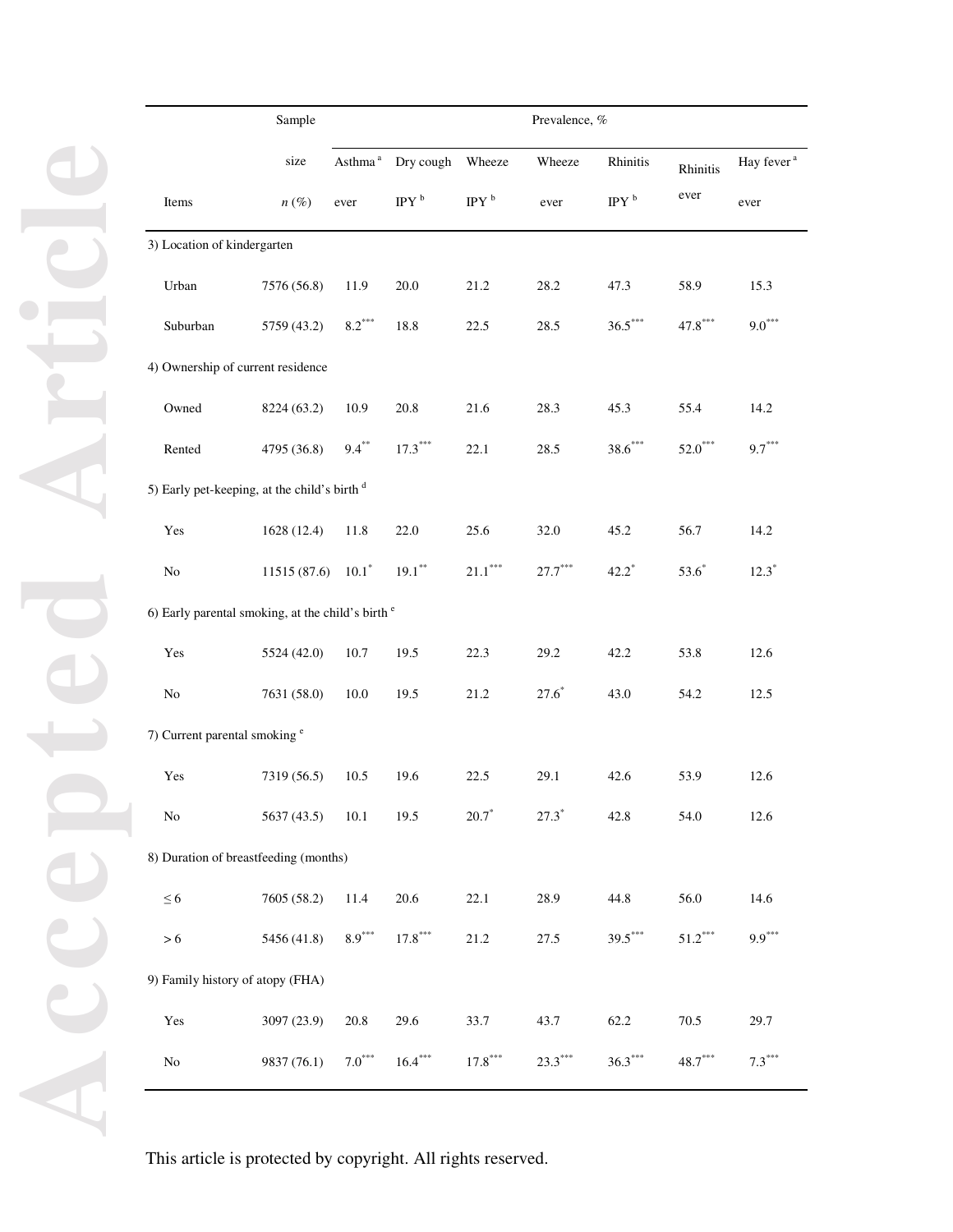<sup>a</sup> doctor-diagnosed; <sup>b</sup> IPY: in the past year; <sup>c</sup> BPY: before the past year; <sup>d</sup> the associations between pet-keeping and childhood asthma and other symptoms have been analyzed and published by Huang et al. (Huang et al. 2013); <sup>e</sup> the associations between home smoke and childhood asthma and other symptoms have been analyzed and published by Liu et al. (Liu et al. 2013). <sup>\*</sup> 0.01≤*p*<0.05; <sup>\*\*</sup> 0.001≤*p*<0.01; <sup>\*\*\*</sup>*p*<0.001 in Pearson's Chi-square (χ<sup>2</sup>) Test.

**Table 2** Correlations between the number of dampness-related indicators in current and early residence

|                  |                                                      |                |                          |                      | Correlation coefficient (G) $a$ |          |                       |                   |       |
|------------------|------------------------------------------------------|----------------|--------------------------|----------------------|---------------------------------|----------|-----------------------|-------------------|-------|
|                  |                                                      |                |                          | In current residence |                                 |          | In early residence    |                   |       |
|                  | Damp idex                                            | Visible        | Damp<br>clothing         | Water                | Conden-<br>sation on            | Moldy    | Visible mold<br>spots | Conden-<br>sation | Moldy |
|                  |                                                      | damp<br>stains | and/or<br>bedding        |                      | damage window                   | odor     | or damp stains        | on win-<br>dow    | odor  |
| In               | 1) Visible mold spots                                | 0.952          | 0.521                    | 0.665                | 0.361                           | 0.202    | 0.758                 | 0.310             | 0.676 |
| current<br>resi- | 2) Visible damp stains                               | L,             | 0.466                    | 0.733                | 0.346                           | 0.257    | 0.675                 | 0.262             | 0.585 |
| dence            | 3) Damp clothing and/or<br>bedding <sup>b</sup>      |                | $\overline{\phantom{0}}$ | 0.436                | 0.287                           | 0.242    | 0.459                 | 0.216             | 0.646 |
|                  | 4) Water damage <sup>c</sup>                         |                |                          | ÷                    | 0.304                           | 0.258    | 0.584                 | 0.240             | 0.500 |
|                  | 5) Condensation on win-<br>dow <sup>d</sup>          |                |                          |                      | $\overline{\phantom{a}}$        | $0.074*$ | 0.226                 | 0.891             | 0.164 |
|                  | 6) Moldy odor                                        |                |                          |                      |                                 |          | 0.254                 | 0.136             | 0.509 |
| In<br>early      | 1) Visible mold spots or<br>damp stains <sup>b</sup> |                |                          |                      |                                 |          |                       | 0.460             | 0.794 |
| resi-<br>dence   | 2) Condensation on win-<br>$d$ ow <sup>d</sup>       |                |                          |                      |                                 |          |                       |                   | 0.354 |
|                  | 3) Moldy odor                                        |                |                          |                      |                                 |          |                       |                   |       |

<sup>a</sup> the *p*-values for correlation coefficients are equal ( $"$ " in the table for 0.074 of item 5) ) or less than 0.001. Those correlation coefficients, which are higher than 0.600, are bold; <sup>b</sup> includes frequently and sometimes; <sup>c</sup> includes before the past year and in the past year; <sup>d</sup> includes all condensation reports, that is  $>$  25 cm,  $5 \sim$  25 cm and < 5 cm.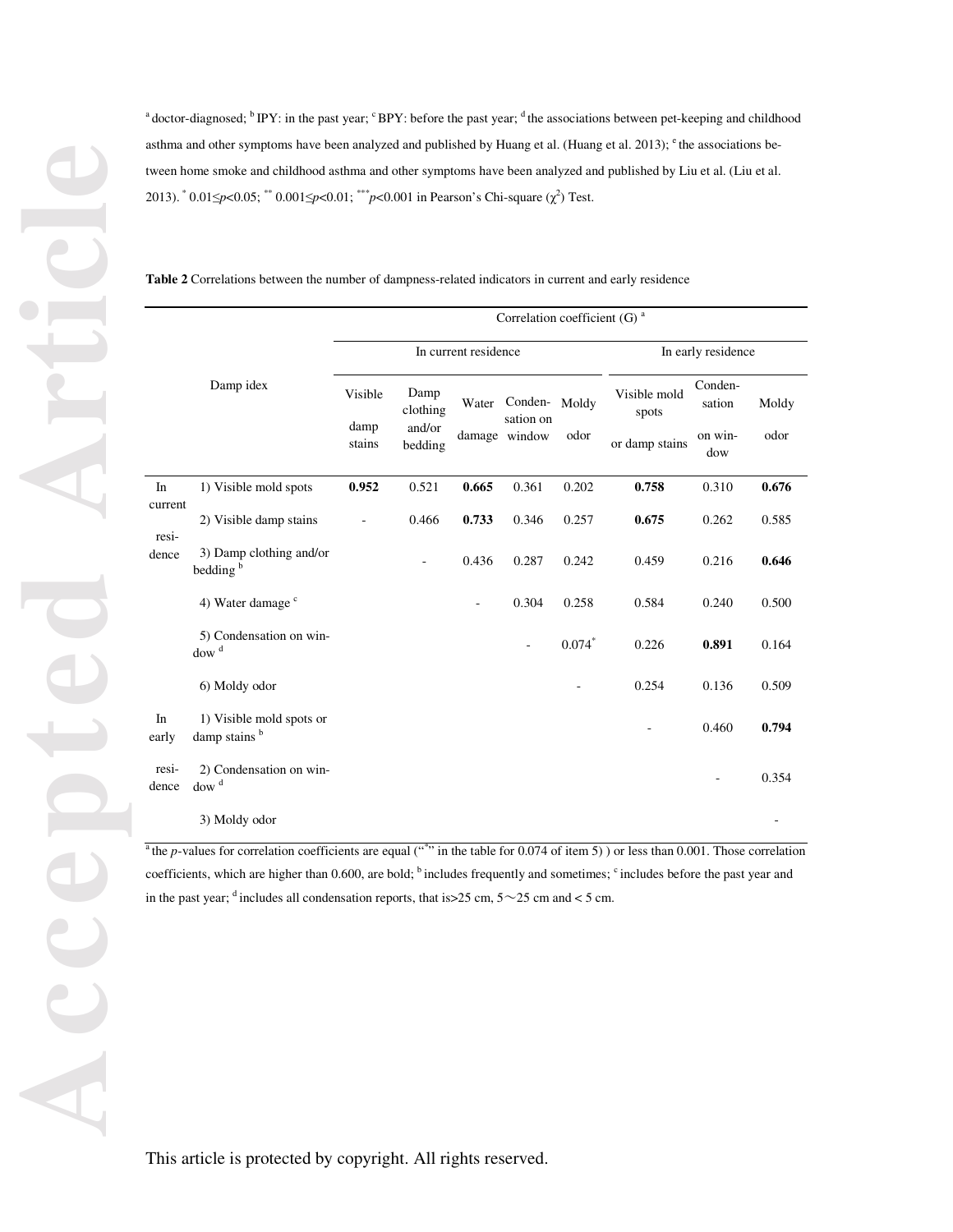| <b>Table 3</b> Associations between asthma and airway symptoms and home dampness-related exposures in the multiple logistic |  |
|-----------------------------------------------------------------------------------------------------------------------------|--|
| regression analyses                                                                                                         |  |

| Items                                |                   |                     |                        | AOR,95%CI <sup>a</sup> |                               |                |                                  |  |  |  |
|--------------------------------------|-------------------|---------------------|------------------------|------------------------|-------------------------------|----------------|----------------------------------|--|--|--|
| (Yes vs. No,<br>$No=1.00$            | Asthma b,<br>ever | Dry cough,<br>IPY c | Wheeze, IPY<br>$\rm c$ | Wheeze, ever           | Rhinitis, IPY<br>$\mathbf{c}$ | Rhinitis, ever | Hay fever <sup>b</sup> ,<br>ever |  |  |  |
| In Current residence                 |                   |                     |                        |                        |                               |                |                                  |  |  |  |
| 1) Visible mold 1.32, 1.07-          | $1.64***$         | 1.43, 1.21          | 1.42, 1.21             | 1.45, 1.25             | 1.35, 1.16                    | 1.36, 1.18-    | 1.13,0.92-                       |  |  |  |
| spots                                |                   | $1.68***$           | $1.66***$              | $1.68***$              | $1.56***$                     | $1.58***$      | 1.40                             |  |  |  |
| 2) Visible damp                      | 1.16,0.98-        | 1.40, 1.24-         | 1.42, 1.26             | 1.47, 1.32-            | 1.23, 1.10                    | 1.26, 1.13     | 1.13,0.96-                       |  |  |  |
| stains                               | 1.36              | $1.58***$           | $1.60***$              | $1.65***$              | $1.37***$                     | $1.41***$      | 1.32                             |  |  |  |
| 3) Damp clothing and/or bedding      |                   |                     |                        |                        |                               |                |                                  |  |  |  |
| Yes, frequent- 1.32,0.93-            | 1.87              | 1.78, 1.37-         | $1.46, 1.12-$          | 1.40,1.09-             | $1.70, 1.33 -$                | 1.62, 1.27     | 1.29,0.94-                       |  |  |  |
| ly                                   |                   | $2.30***$           | $1.90***$              | $1.79^{*}$             | $2.16***$                     | $2.06***$      | 1.79                             |  |  |  |
| Yes, some-                           | 1.10,0.97-        | 1.32, 1.20          | $1.30, 1.18 -$         | 1.29, 1.18             | 1.20, 1.11                    | 1.29, 1.20     | 0.97, 0.86                       |  |  |  |
| times                                | 1.25              | $1.45***$           | $1.43***$              | $1.40***$              | $1.30***$                     | $1.40***$      | 1.10                             |  |  |  |
| 4) Water damage                      |                   |                     |                        |                        |                               |                |                                  |  |  |  |
| Yes, before                          | 1.08,0.88-        | 1.48, 1.27-         | 1.34, 1.15             | 1.32, 1.14             | 1.25, 1.09                    | 1.30, 1.13     | 1.39, 1.15                       |  |  |  |
| the past year                        | 1.34              | $1.72***$           | $1.56***$              | $1.52***$              | $1.44***$                     | $1.49***$      | $1.67***$                        |  |  |  |
| Yes, in the                          | $0.96, 0.77$ -    | 1.58, 1.35          | 1.23, 1.05             | 1.31, 1.13             | 1.28, 1.11                    | $1.21, 1.05$ - | 1.14,0.93-                       |  |  |  |
| past year                            | 1.19              | $1.85***$           | $1.44*$                | $1.52***$              | $1.47***$                     | $1.39***$      | 1.39                             |  |  |  |
| 5) Condensation on windows in winter |                   |                     |                        |                        |                               |                |                                  |  |  |  |
| Yes, $>25$ cm                        | 1.65, 1.30        | 2.19,1.82-          | 1.83, 1.51-            | 1.70, 1.42-            | 1.61, 1.36                    | 1.27, 1.08-    | 1.60, 1.27                       |  |  |  |
|                                      | $2.11***$         | $2.64***$           | $2.20***$              | $2.03***$              | $1.90^{\ast\ast\ast}$         | $1.51***$      | $2.01^{\ast\ast\ast}$            |  |  |  |
| Yes, $5 \sim 25$                     | 1.10,0.90-        | 1.46, 1.26-         | 1.38, 1.20-            | $1.31, 1.15$ -         | 1.44, 1.28-                   | 1.19,1.06-     | 1.25, 1.04-                      |  |  |  |
| $\rm cm$                             | 1.34              | $1.69***$           | $1.60^{\ast\ast\ast}$  | $1.49***$              | $1.62***$                     | $1.34***$      | $1.50*$                          |  |  |  |
| Yes, $<$ 5 cm                        | 1.25, 1.06-       | 1.32, 1.16          | 1.53, 1.35             | $1.47, 1.31 -$         | $1.25, 1.13-$                 | 1.15, 1.04-    | 1.17,0.99-                       |  |  |  |
|                                      | $1.49*$           | $1.50***$           | $1.73***$              | $1.65***$              | $1.39***$                     | $1.27***$      | 1.38                             |  |  |  |
| 6) Moldy odor <sup>d</sup>           | $1.25, 1.07 -$    | 1.30, 1.16          | 1.35, 1.21             | 1.32, 1.19             | 1.24, 1.13                    | 1.20, 1.09-    | 1.09,0.95-                       |  |  |  |
|                                      | $1.45***$         | $1.45***$           | $1.51^{\ast\ast\ast}$  | $1.46***$              | $1.37***$                     | $1.31***$      | 1.26                             |  |  |  |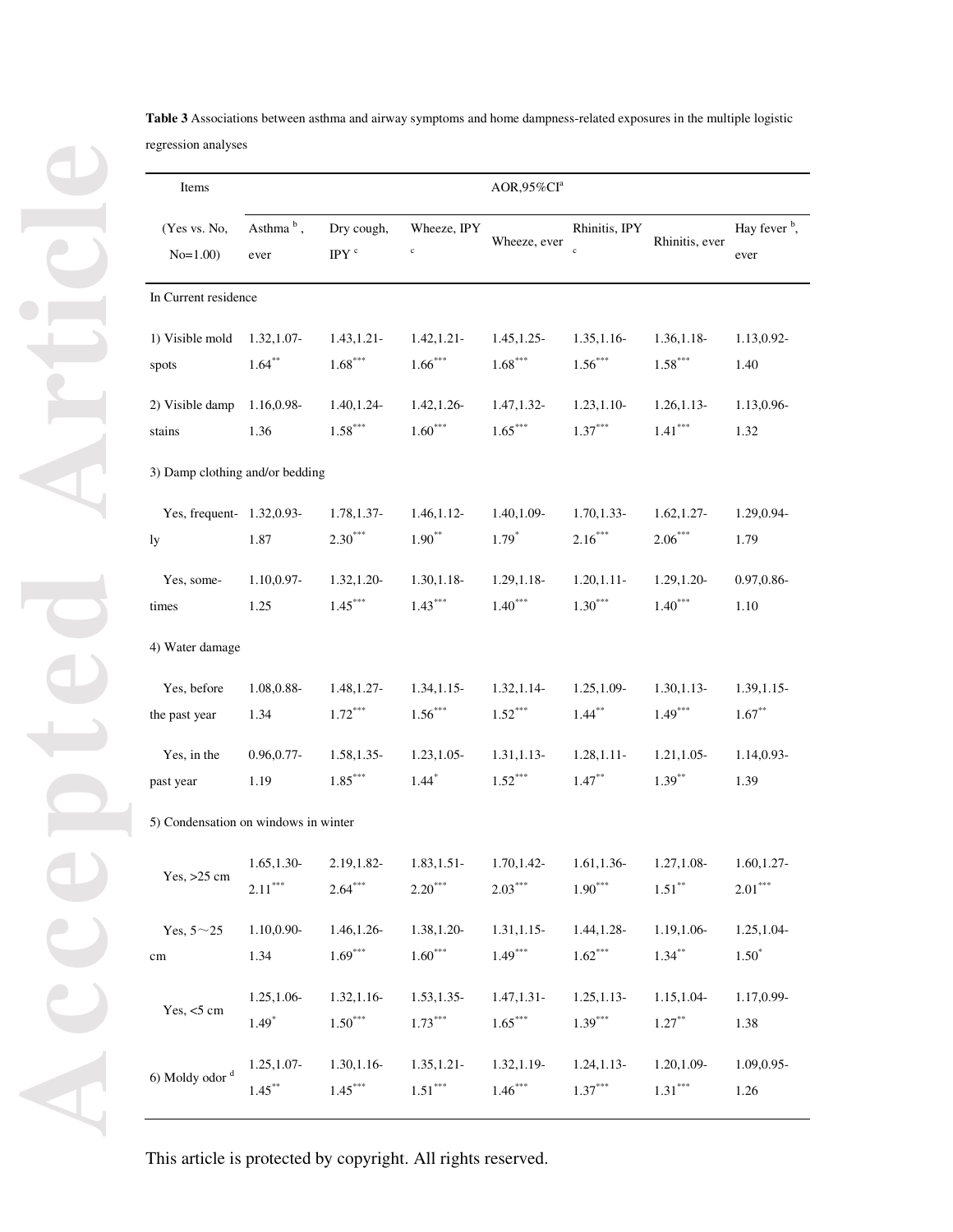| 1) Visible mold spotsor damp stains  |            |                |                |             |            |             |               |  |  |  |
|--------------------------------------|------------|----------------|----------------|-------------|------------|-------------|---------------|--|--|--|
| Yes, frequent- $1.75,1.10$ -         | $2.77^*$   | 2.20, 1.55     | 1.52, 1.05     | 1.47, 1.04- | 1.31,0.93- | 1.57, 1.11  | 1.23, 0.76    |  |  |  |
| ly                                   |            | $3.11***$      | $2.18*$        | $2.08*$     | 1.83       | $2.21^*$    | 1.99          |  |  |  |
| Yes, some-                           | 1.12,0.93- | 1.46, 1.28-    | $1.55, 1.37$ - | 1.53, 1.36- | 1.25, 1.11 | 1.37, 1.22- | 1.32, 1.12    |  |  |  |
| times                                | 1.34       | $1.67***$      | $1.76***$      | $1.73***$   | $1.40***$  | $1.54***$   | $1.56***$     |  |  |  |
| 2) Condensation on windows in winter |            |                |                |             |            |             |               |  |  |  |
| Yes, frequent- $1.58, 1.30$ -        | $1.92***$  | $1.80, 1.55$ - | 1.83, 1.58     | 1.74, 1.52- | 1.71,1.50- | 1.40, 1.22  | 1.28, 1.06-   |  |  |  |
| ly                                   |            | $2.09***$      | $2.13***$      | $2.00***$   | $1.96***$  | $1.60***$   | $1.54*$       |  |  |  |
| Yes, some-                           | 1.17,1.02- | 1.18,1.07-     | 1.39, 1.26     | 1.37, 1.25  | 1.23, 1.13 | 1.19, 1.10- | 1.15, 1.02-   |  |  |  |
| times                                | $1.33*$    | $1.31***$      | $1.54***$      | $1.50***$   | $1.33***$  | $1.29***$   | $1.31^*$      |  |  |  |
| 3) Moldy odor <sup>d</sup>           | 1.16,0.89- | 1.36, 1.13     | 1.73, 1.48-    | 1.60, 1.35  | 1.33, 1.15 | 1.50, 1.28- | $1.39, 1.10-$ |  |  |  |
|                                      | 1.50       | $1.64***$      | $2.02***$      | $1.88***$   | $1.54***$  | $1.76***$   | $1.76***$     |  |  |  |

In early residence (at time of the child's birth)

<sup>a</sup> adjusted by age ( $\leq$  4 vs. > 4 year old), sex (male vs. female), location of studied kindergartens (urban vs. suburban district), ownership of the current residence (owned vs. rented), early pet-keeping (yes vs. no), early parental smoking (yes vs. no), current parental smoking (yes vs. no), duration of breast-feeding  $(≤ 6$  vs. > 6 months), and family history of atopy;  $<sup>b</sup>$  doctor-</sup> diagnosed; <sup>c</sup> IPY: in the past year; <sup>d</sup> includes frequently and sometimes;  $\degree 0.01 \le p < 0.05$ ;  $\degree$  0.001≤ $p < 0.01$ ;  $\degree$   $\degree$  p<0.001.

**Table 4** Adjusted odds ratios between dampness and asthma and hay fever, stratified according to family history of atopy

|                                 | AOR <sup>a</sup> , 95% CI (Yes vs. No, No=1.00) |                                  |                   |                                  |  |  |  |  |
|---------------------------------|-------------------------------------------------|----------------------------------|-------------------|----------------------------------|--|--|--|--|
|                                 | Asthma, ever                                    |                                  | Hay fever, ever   |                                  |  |  |  |  |
| Damp index                      | FHA $b$ (N=3097)                                | N-FHA $\text{C}$ (N=9837)        | FHA $b$ (N=3097)  | N-FHA $\textdegree$ (N=9837)     |  |  |  |  |
| In current residence            |                                                 |                                  |                   |                                  |  |  |  |  |
| 1) Visible mold spots           | 1.34,0.99-1.82                                  | 1.28, 0.95 - 1.72                | 1.22,0.91-1.62    | 1.03, 0.75 - 1.41                |  |  |  |  |
| 2) Visible damp stains          | 1.04, 0.83 - 1.32                               | $1.30, 1.04 - 1.63$ <sup>*</sup> | 1.01, 0.82 - 1.25 | $1.25, 1.00 - 1.57$ <sup>*</sup> |  |  |  |  |
| 3) Damp clothing and/or bedding |                                                 |                                  |                   |                                  |  |  |  |  |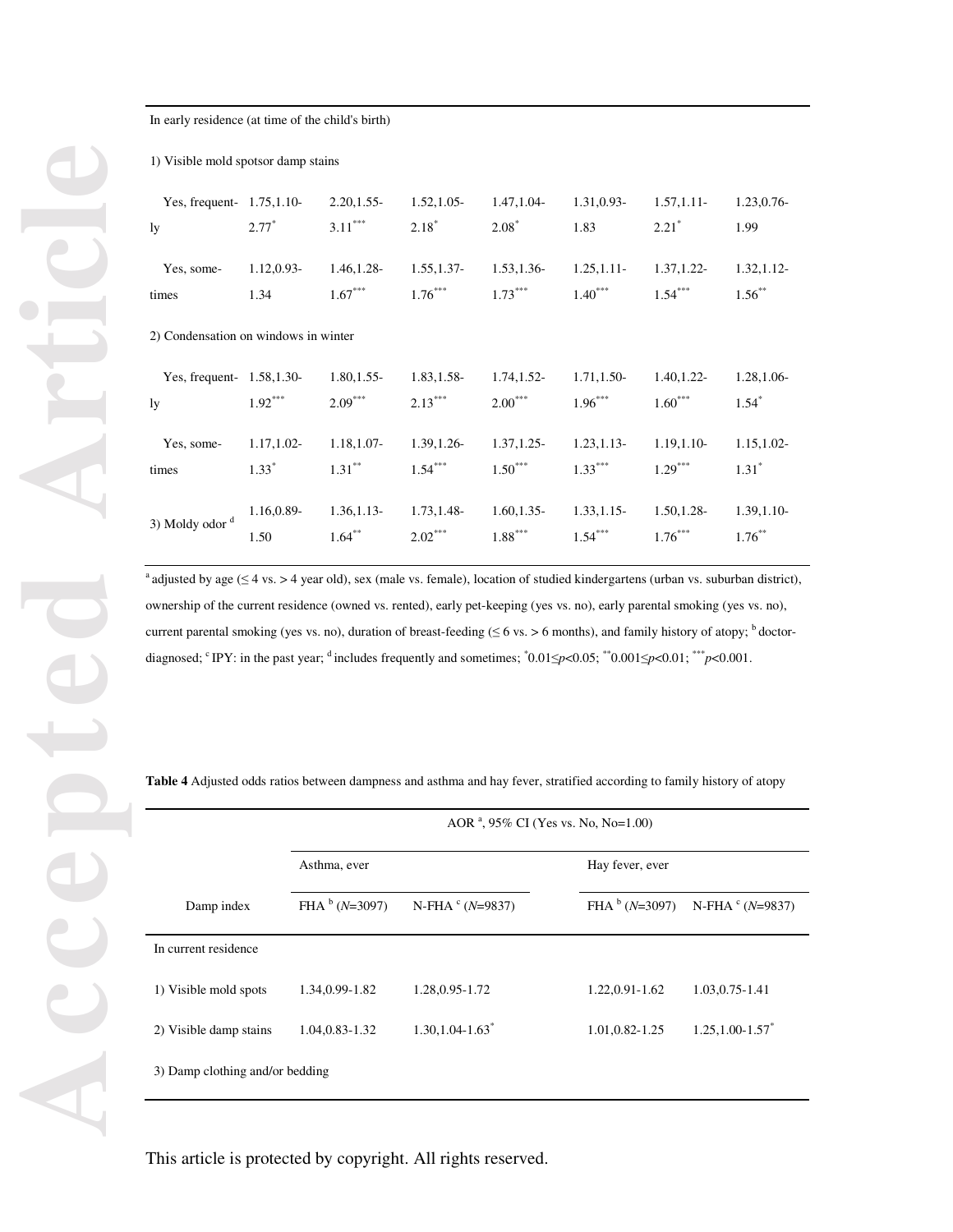| Yes, frequently                                   | 1.14,0.70-1.86                   | 1.55, 0.97-2.47                  | 1.04, 0.66 - 1.62                | 1.51,0.96-2.37                   |  |  |  |  |  |
|---------------------------------------------------|----------------------------------|----------------------------------|----------------------------------|----------------------------------|--|--|--|--|--|
| Yes, sometimes                                    | 1.07, 0.88 - 1.29                | 1.12,0.95-1.34                   | 0.99, 0.83 - 1.17                | 0.94, 0.80 - 1.12                |  |  |  |  |  |
| 4) Water damage                                   |                                  |                                  |                                  |                                  |  |  |  |  |  |
| Yes, BPY <sup>d</sup>                             | 1.04, 0.77 - 1.40                | 1.15,0.86-1.54                   | $1.33, 1.02 - 1.72$ <sup>*</sup> | $1.39, 1.06 - 1.83$ <sup>*</sup> |  |  |  |  |  |
| Yes, IPY <sup>e</sup>                             | $0.86, 0.63 - 1.17$              | 1.08, 0.79-1.48                  | 1.13, 0.87 - 1.48                | 1.12,0.83-1.53                   |  |  |  |  |  |
| 5) Condensation on windows in winter              |                                  |                                  |                                  |                                  |  |  |  |  |  |
| Yes, > 25 cm                                      | $1.41^*$ , 1.00-2.00             | $1.93, 1.39 - 2.68$ ***          | 1.21, 0.88 - 1.66                | $2.30, 1.66 - 3.17***$           |  |  |  |  |  |
| Yes, $5 \sim 25$ cm                               | 0.93, 0.70-1.25                  | 1.26, 0.97 - 1.63                | $0.97, 0.75 - 1.25$              | $1.65$ , 1.28-2.12 <sup>**</sup> |  |  |  |  |  |
| $Yes, < 5$ cm                                     | 1.20,0.93-1.56                   | $1.27, 1.01 - 1.58$ <sup>*</sup> | 0.95, 0.75 - 1.20                | $1.40, 1.12 - 1.76$ *            |  |  |  |  |  |
| 6) Moldy odor                                     | 1.15,0.92-1.44                   | $1.33, 1.09 - 1.62$ **           | 1.11,0.91-1.36                   | 1.08, 0.88 - 1.31                |  |  |  |  |  |
| In early residence (at time of the child's birth) |                                  |                                  |                                  |                                  |  |  |  |  |  |
| 1) Visible mold spotsor damp stains               |                                  |                                  |                                  |                                  |  |  |  |  |  |
| Yes, frequently                                   | 1.66, 0.85 - 3.25                | 1.76,0.93-3.32                   | 1.29, 0.67 - 2.48                | 1.17,0.56-2.42                   |  |  |  |  |  |
| Yes, sometime                                     | $0.90, 0.68 - 1.18$              | $1.34, 1.05 - 1.70$ <sup>*</sup> | $1.38, 1.10 - 1.73$ **           | 1.25, 0.98 - 1.58                |  |  |  |  |  |
| 2) Condensation on windows in winter              |                                  |                                  |                                  |                                  |  |  |  |  |  |
| Yes, frequently                                   | $1.37, 1.04 - 1.80$ <sup>*</sup> | $1.84, 1.42 - 2.40$ ***          | 1.00,0.78-1.29                   | $1.72, 1.32 - 2.26$ <sup>*</sup> |  |  |  |  |  |
| Yes, sometime                                     | 1.16,0.95-1.43                   | 1.18,0.99-1.41                   | 0.99, 0.83 - 1.19                | $1.31, 1.10 - 1.56$ **           |  |  |  |  |  |
| 3) Moldy odor                                     | 0.93, 0.66-1.30                  | $1.41, 1.04 - 2.00^*$            | $1.44, 1.08 - 1.92$ <sup>*</sup> | 1.31,0.96-1.77                   |  |  |  |  |  |
|                                                   |                                  |                                  |                                  |                                  |  |  |  |  |  |

<sup>a</sup> adjusted by age (≤ 4vs. > 4 year old), sex (male vs. female), location of the studied kindergartens (urban vs. suburban district), ownership of the current residence (owned vs. rented), early pet-keeping (yes vs. no), early parental smoking (yes vs. no), current parental smoking (yes vs. no), and duration of breast-feeding ( $\leq 6$  vs. > 6 months); <sup>b</sup> FHA: family history of atopy; <sup>c</sup> N-FHA: no family history of atopy; <sup>d</sup> BPY: Before the past year; <sup>e</sup> IPY: In the past year.  $0.01 \le p < 0.05$ ;  $0.001 \le p < 0.05$  $< 0.01$ ; \*\*\**p*  $< 0.001$ .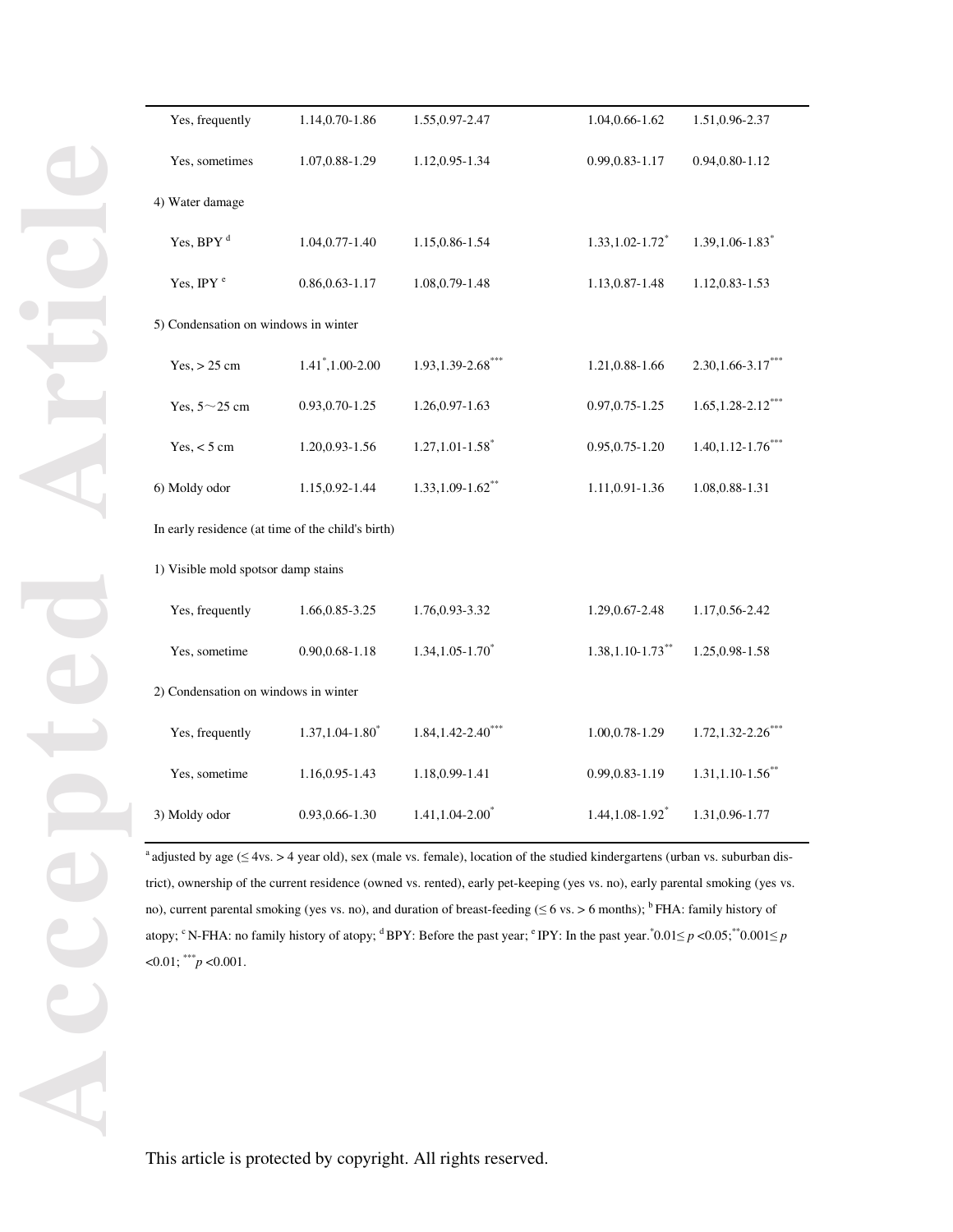| Table 5 Dose-response relationships between dampness-related exposures and childhood asthma and airway symptoms in |
|--------------------------------------------------------------------------------------------------------------------|
| multiple logistic regression analyses <sup>a</sup>                                                                 |

|       |                                                                                            |                                        |                                |                                      | AOR,95%CI <sup>a</sup>     |                                        |                                        |                                  |
|-------|--------------------------------------------------------------------------------------------|----------------------------------------|--------------------------------|--------------------------------------|----------------------------|----------------------------------------|----------------------------------------|----------------------------------|
| Items | Sample size, $N$ Asthma <sup>b</sup> ,<br>$(\%)$                                           | ever                                   | Dry cough,<br>IPY <sup>c</sup> | Wheeze,<br>IPY $^{\rm c}$            | Wheeze,<br>ever            | Rhinitis, IPY Rhinitis,<br>$\mathbf c$ | ever                                   | Hay fever <sup>b</sup> ,<br>ever |
|       | Reported number(n) of dampness indicators in the current residence                         |                                        |                                |                                      |                            |                                        |                                        |                                  |
| $n=0$ | 1638(20.1)                                                                                 | 1.00                                   | 1.00                           | 1.00                                 | 1.00                       | 1.00                                   | 1.00                                   | 1.00                             |
| $n=1$ | 2653 (32.6)                                                                                | 1.26,0.99-<br>1.61                     | 1.31,1.09-<br>$1.58***$        | 1.47, 1.22-<br>$1.78^{\ast\ast\ast}$ | 1.48, 1.25<br>$1.75***$    | $1.35, 1.17-$<br>$1.56***$             | $1.29, 1.13-$<br>$1.47^{\ast\ast\ast}$ | 1.17,0.93-<br>1.48               |
| $n=2$ | 2034 (25.0)                                                                                | 1.31, 1.02-<br>$1.69*$                 | 1.63, 1.34<br>$1.98***$        | $1.95, 1.61 -$<br>$2.37***$          | $1.82, 1.53-$<br>$2.16***$ | $1.57, 1.35$ -<br>$1.82***$            | $1.42, 1.23-$<br>$1.64***$             | 1.39, 1.10-<br>$1.77***$         |
| $n=3$ | 1064(13.1)                                                                                 | 1.60, 1.20<br>$2.12***$                | 2.13, 1.72<br>$2.65***$        | 2.41,1.94-<br>$2.99***$              | 2.24, 1.84-<br>$2.73***$   | 1.81, 1.52-<br>$2.16***$               | 1.71,1.44-<br>$2.03***$                | $1.36, 1.03-$<br>$1.79*$         |
| $n=4$ | 454 (5.6)                                                                                  | 1.38,0.95-<br>2.02                     | 2.59, 1.97-<br>$3.41***$       | $2.13, 1.60 -$<br>$2.82***$          | 2.14, 1.65<br>$2.78***$    | 1.66, 1.31<br>$2.10***$                | 1.60, 1.27<br>$2.01***$                | 1.80, 1.27-<br>$2.55***$         |
| $n=5$ | 222(2.7)                                                                                   | 1.78, 1.12-<br>$2.84*$                 | $2.14, 1.48 -$<br>$3.08***$    | 2.70,1.90-<br>$3.84***$              | 2.58,1.86-<br>$3.59***$    | 1.96, 1.43-<br>$2.70***$               | $1.61, 1.17$ -<br>$2.20^{**}$          | 1.69, 1.07-<br>$2.65*$           |
| $n=6$ | 67(0.8)                                                                                    | 2.07,0.96-<br>4.44                     | 3.46,1.96-<br>$6.10***$        | $3.25, 1.82 -$<br>$5.83***$          | 3.29, 1.89-<br>$5.71***$   | $2.03, 1.18 -$<br>$3.51*$              | 3.43,1.89-<br>$6.24***$                | $0.67, 0.25$ -<br>1.84           |
|       | Reported number (n) of dampness indicators in the early residence during the child's birth |                                        |                                |                                      |                            |                                        |                                        |                                  |
| $n=0$ | 5006 (42.0)                                                                                | 1.00                                   | 1.00                           | 1.00                                 | 1.00                       | 1.00                                   | 1.00                                   | 1.00                             |
| $n=1$ | 5364 (45.0)                                                                                | $1.30, 1.13-$<br>$1.51^{\ast\ast\ast}$ | 1.28, 1.15<br>$1.43***$        | 1.46, 1.31<br>$1.62^{\ast\ast\ast}$  | 1.41, 1.28-<br>$1.55***$   | 1.29, 1.18-<br>$1.40***$               | $1.20, 1.10-$<br>$1.30***$             | 1.20, 1.05-<br>$1.37***$         |
| $n=2$ | 1187 (10.0)                                                                                | 1.24,0.98-<br>1.56                     | 1.69, 1.44-<br>$1.99***$       | 1.90, 1.62-<br>$2.22***$             | 1.79, 1.54-<br>$2.07***$   | 1.50, 1.30-<br>$1.72***$               | 1.56, 1.35-<br>$1.79***$               | 1.70,1.39-<br>$2.07***$          |
| $n=3$ | 354(3.0)                                                                                   | 1.40,0.97-<br>2.02                     | 1.99, 1.53-<br>$2.58***$       | $2.73, 2.13 -$<br>$3.49***$          | 2.58, 2.04-<br>$3.28***$   | 1.61, 1.26<br>$2.05***$                | 1.80, 1.40-<br>$2.30***$               | $1.21, 0.85$ -<br>1.73           |

Whether current residence and/or early residence during child's birth has/had dampness-related problems <sup>d</sup>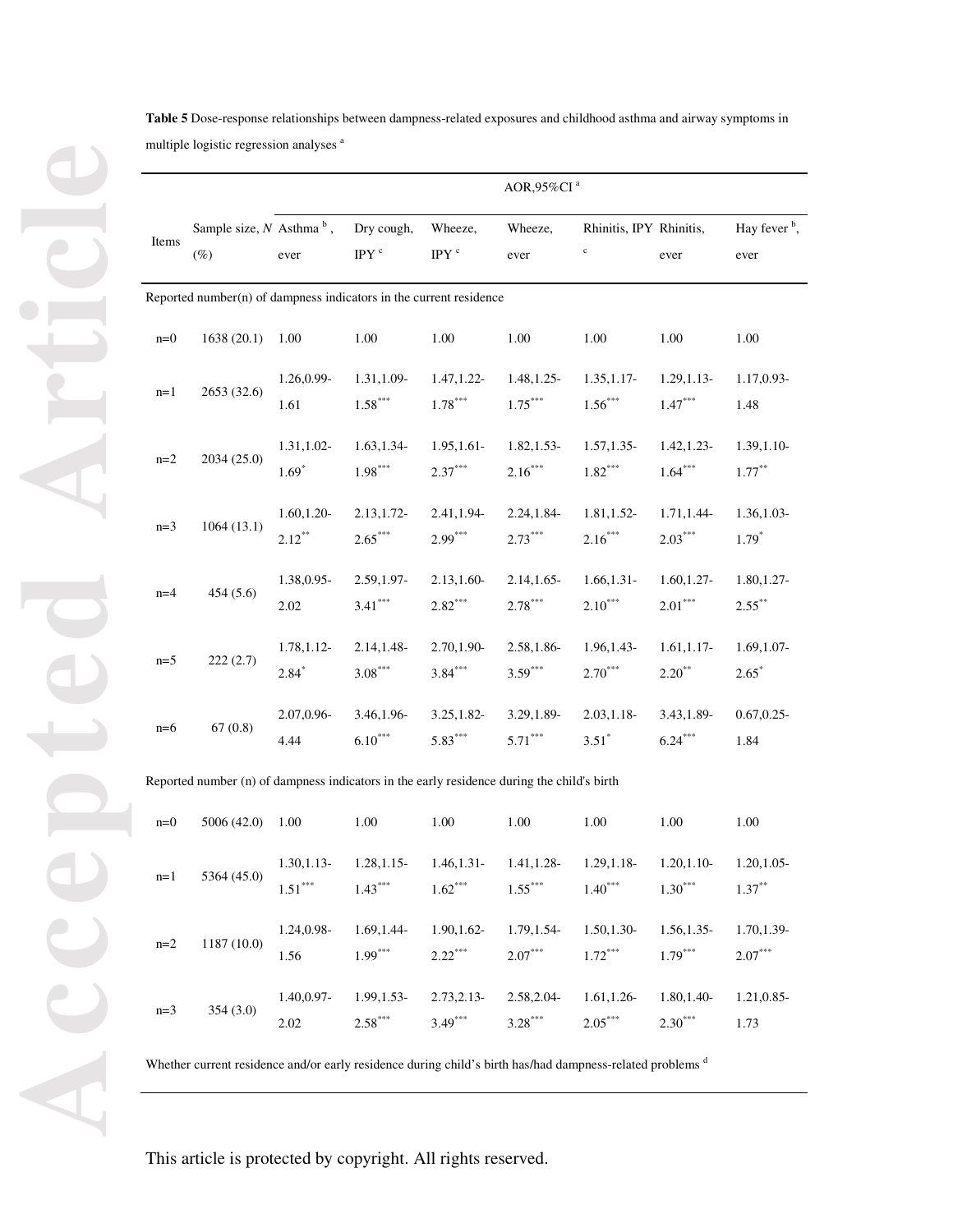| CN &<br>EN | $1284(16.4)$ 1.00 |                | 1.00           | 1.00        | 1.00       | 1.00        | 1.00        | 1.00           |
|------------|-------------------|----------------|----------------|-------------|------------|-------------|-------------|----------------|
| CY &       | 1881 (24.0)       | 1.31,0.97-     | 1.35, 1.09-    | 1.65, 1.32- | 1.64, 1.35 | 1.30, 1.11  | 1.27, 1.08- | 1.19,0.90-     |
| EN         |                   | 1.76           | $1.68***$      | $2.06***$   | $2.00***$  | $1.54***$   | $1.48***$   | 1.57           |
| CN &       | 300(3.8)          | 1.39,0.85-     | $1.06, 0.71 -$ | 1.62, 1.11  | 1.56, 1.11 | 1.13,0.85-  | 1.15,0.88-  | 1.31,0.82-     |
| EY         |                   | 2.28           | 1.59           | $2.35^*$    | $2.18*$    | 1.52        | 1.52        | 2.10           |
| CY &       | 4363 (55.7)       | $1.90, 1.13 -$ | 2.51, 1.72     | 2.26,1.86-  | 3.54, 2.51 | 1.66, 1.44- | 1.77, 1.28- | $1.10, 0.63 -$ |
| EY         |                   | $3.21*$        | $3.65***$      | $2.76***$   | $5.00***$  | $1.92***$   | $2.46**$    | 1.92           |

 $^a$  adjusted by age ( $\leq$  4 vs. > 4 year old), sex (male vs. female), the location of studied kindergartens (urban vs. suburban district), ownership of current residence (owned vs. rented), early pet-keeping (yes vs. no), early parental smoking (yes vs. no), current parental smoking (yes vs. no), duration of breast-feeding ( $\leq 6$  vs. > 6 months), and family history of atopy;  $<sup>b</sup>$  doctor-</sup> diagnosed; <sup>c</sup> IPY: in the past year; <sup>d</sup> CN and CY stands for current residence "No" and "Yes" dampness-related problems respectively; EN and EY stands for early residence during child's birth "No" and "Yes" dampness-related problems respectively; "Has/had" was defined as parents reporting at least one damp index in the current/early residence.  $0.01 \le p$  $< 0.05$ ; \*\* $0.001 \le p < 0.01$ ; \*\*\* $p < 0.001$ .

**Table 6** Chi-squared test for linear trend between numbers of reported home dampness-related indicators and prevalences

|                                                                                                         | Chi-square $(\chi^2)^a$ |                  |                  |       |               |           |                                       |  |  |
|---------------------------------------------------------------------------------------------------------|-------------------------|------------------|------------------|-------|---------------|-----------|---------------------------------------|--|--|
|                                                                                                         | Asthma <sup>b</sup> ,   | Dry cough,       | Wheeze,          |       | Rhinitis,     | Rhinitis, | Hay fever <sup><math>b</math></sup> , |  |  |
|                                                                                                         | ever                    | IPY <sup>c</sup> | IPY <sup>c</sup> | ever  | IPY $\degree$ | ever      | ever                                  |  |  |
| Reported number $(n)$ of dampness indicators in the current residence                                   |                         |                  |                  |       |               |           |                                       |  |  |
| $(n=0)$ vs. $(n=1)$ vs. $(n=2)$ vs.                                                                     | 34.0                    | 133.9            | 146.9            | 148.2 | 91.5          | 75.8      | 29.8                                  |  |  |
| $(n=3)$ vs. $(n=4)$ vs. $(n=5)$ vs. $(n=6)$                                                             |                         |                  |                  |       |               |           |                                       |  |  |
| Reported number (n) of dampness indicators in the early residence during the child's birth              |                         |                  |                  |       |               |           |                                       |  |  |
| $(n=0)$ vs. $(n=1)$ vs. $(n=2)$ vs. $(n=3)$                                                             | 25.8                    | 94.0             | 175.1            | 172.0 | 102.9         | 97.6      | 48.2                                  |  |  |
| Whether current residence and/or early residence during child's birth has/had dampness-related problems |                         |                  |                  |       |               |           |                                       |  |  |
| $(CN & EN)$ vs. $(CY & EN$ or                                                                           | 33.8                    | 89.9             | 113.2            | 120.5 | 107.0         | 78.4      | 41.7                                  |  |  |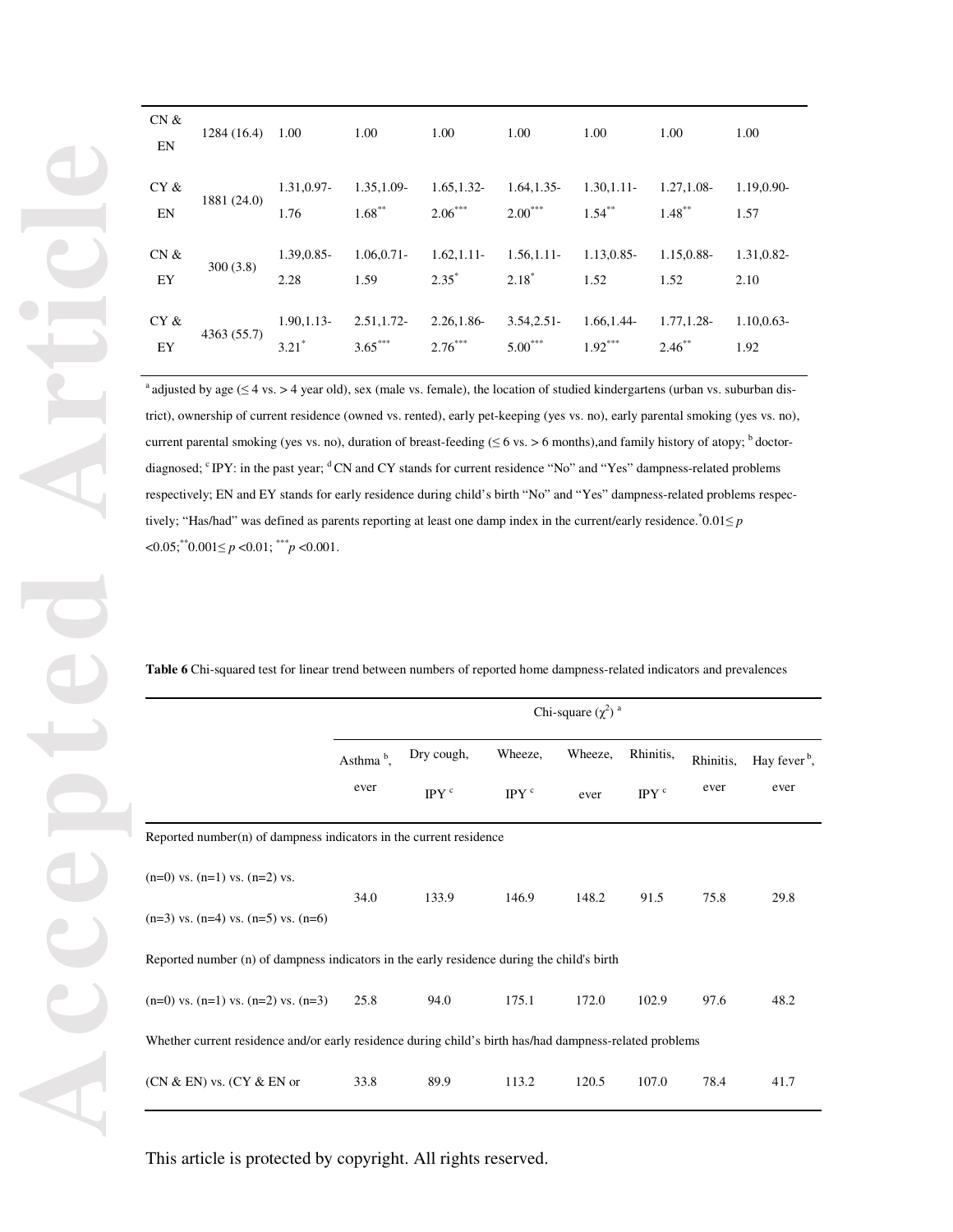<sup>a</sup> All of the p-values in chi-squared test are smaller than  $0.001$ ;  $b$  doctor-diagnosed; <sup>c</sup> IPY: in the past year; <sup>d</sup> CN and CY stands for current residence "No" and "Yes" dampness-related problems respectively; EN and EY stands for early residence during child's birth "No" and "Yes" dampness-related problems respectively; "Has/had" was defined as parents reporting at least one damp index in the current/early residence.

| <b>Table 7</b> Associations between lifestyle practices and residential dampness-related exposures in the current residence |  |
|-----------------------------------------------------------------------------------------------------------------------------|--|
|-----------------------------------------------------------------------------------------------------------------------------|--|

|                                       |             | Frequency, $N(\%)$         |             |                                                        |                  |                  |  |
|---------------------------------------|-------------|----------------------------|-------------|--------------------------------------------------------|------------------|------------------|--|
| Lifestyle                             | Sample size | Visible                    | Visible     | Damp clothing                                          | Condensation     | Moldy odor       |  |
| practices                             | $N(\%)$     | mold spots                 | damp stains | and/or bedding <sup>a</sup><br>on windows <sup>b</sup> |                  |                  |  |
| 1) Open window c in Spring            |             |                            |             |                                                        |                  |                  |  |
| Frequently                            | 5796 (44.1) | 412(7.5)                   | 858 (15.6)  | 2190 (39.0)                                            | 2373 (53.7)      | 1595 (30.2)      |  |
| Sometimes                             | 5860 (44.6) | 422(7.6)                   | 828 (14.8)  | 2525 (44.6)                                            | 2504 (56.9)      | 1733 (32.6)      |  |
| Never                                 | 1486 (11.3) | 144 $(10.2)$ <sup>**</sup> | 239 (16.8)  | 638 (44.0) <sup>***</sup>                              | $716(60.9)$ ***  | 350 $(25.5)$ *** |  |
| 2) Open window <sup>c</sup> in Summer |             |                            |             |                                                        |                  |                  |  |
| Frequently                            | 8090 (61.9) | 576 (7.5)                  | 1195 (15.5) | 3279 (41.9)                                            | 3377 (54.9)      | 2294 (31.1)      |  |
| Sometimes                             | 3879 (29.7) | 295 (8.0)                  | 562 (15.2)  | 1622 (43.2)                                            | 1652 (56.6)      | 1100 (31.3)      |  |
| Never                                 | 1092(8.4)   | $107(10.3)$ <sup>**</sup>  | 166(16.0)   | 430(40.1)                                              | 547 (63.0)***    | $267(26.2)$ **   |  |
| 3) Open window <sup>c</sup> in Autumn |             |                            |             |                                                        |                  |                  |  |
| Frequently                            | 5730 (45.5) | 401(7.3)                   | 820 (15.0)  | 2195 (39.3)                                            | 2388 (54.5)      | 1628 (30.9)      |  |
| Sometimes                             | 5594 (44.4) | 412(7.8)                   | 831 (15.5)  | 2419 (44.6)                                            | 2466 (57.8)      | 1637 (31.9)      |  |
| Never                                 | 1282 (10.2) | 123 $(10.1)$ <sup>**</sup> | 207(17.0)   | 530 $(42.5)$ ***                                       | 596 $(60.0)$ *** | 308 $(25.6)$ *** |  |
| 4) Open window <sup>c</sup> in Winter |             |                            |             |                                                        |                  |                  |  |
| Frequently                            | 2187 (17.4) | 151(7.3)                   | 322(15.5)   | 759 (35.7)                                             | 778 (47.1)       | 596 (29.7)       |  |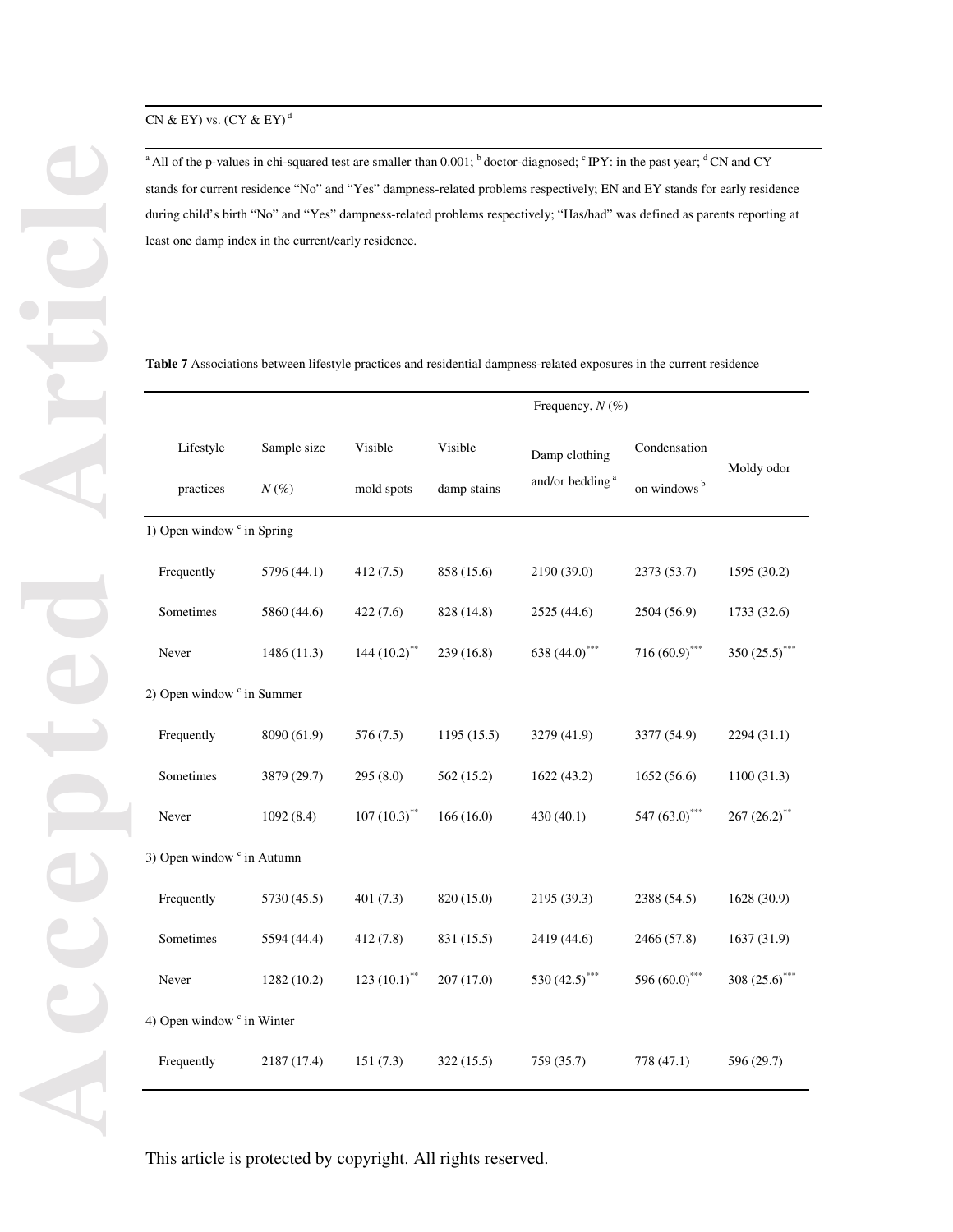| Sometimes                                 | 5828 (46.5) | 386 (7.0)                 | 781 (14.0)                  | 2460 (43.5)                  | 2416 (54.3)       | 1740 (32.5)   |
|-------------------------------------------|-------------|---------------------------|-----------------------------|------------------------------|-------------------|---------------|
| Never                                     | 4528 (36.1) | 390 $(9.0)$ <sup>**</sup> | 740 $(17.0)$ <sup>***</sup> | 1910 $(43.2)$ <sup>***</sup> | 2334 $(64.1)$ *** | 1222 (29.1)** |
| 5) The frequency of cleaning child's room |             |                           |                             |                              |                   |               |
| Everyday                                  | 7897 (60.2) | 569 (7.6)                 | 1108 (14.7)                 | 2978 (38.8)                  | 3304 (54.0)       | 2149 (30.0)   |
| Twice per week                            | 3354 (25.6) | 246(7.7)                  | 508 (15.8)                  | 1483 (45.6)                  | 1467 (57.4)       | 975 (31.8)    |
| Once per week                             | 1561 (11.9) | 129(8.8)                  | 255(17.2)                   | 755 (49.9)                   | 701 (61.3)        | 458 (31.5)    |
| $\leq$ Once per week $\alpha$             | 301(2.3)    | $32(11.9)^*$              | 47 $(17.5)^*$               | $158(53.2)$ ***              | $124(61.1)$ ***   | 87 (31.9)     |

<sup>a</sup> includes frequently and sometimes;  $\frac{b}{n}$  includes > 25 cm,  $5 \sim 25$  cm and < 5 cm;  $\frac{c}{n}$  opening the window of the child's bedroom during the night; <sup>d</sup> Once per 2 weeks or less;  $\binom{0.01 \leq p < 0.05}$ ;  $\binom{0.01 \leq p < 0.01}$ ;  $\binom{0.011 \leq p < 0.001}$  in Pearson's chi-squared test.

**Table 8** Associations between exposing clothing and/or bedding to sunshine and childhood asthma, hay fever and related symptoms, stratified according to presence of damp clothing and/or bedding in current residence

|                               | Damp clothing and/or bedding |                      |           |                             |                          |                      |           |                             |  |
|-------------------------------|------------------------------|----------------------|-----------|-----------------------------|--------------------------|----------------------|-----------|-----------------------------|--|
|                               | Yes $(N=5428)$               |                      |           |                             | No $(N=7453)$            |                      |           |                             |  |
|                               | Pre. $(\%)$ <sup>a</sup>     |                      | <b>OR</b> | AOR, $95\%$ CI <sup>c</sup> | Pre. $(\%)$ <sup>a</sup> |                      | <b>OR</b> | AOR, $95\%$ CI <sup>c</sup> |  |
|                               | Fre. b                       | No-Fre. <sup>b</sup> |           |                             | Fre. b                   | No-Fre. <sup>b</sup> |           |                             |  |
| Asthma <sup>d</sup> , ever    | 10.8                         | 12.0                 | 0.89      | 0.99, 0.77 - 1.24           | 9.8                      | 9.9                  | 0.99      | 1.07, 0.85 - 1.34           |  |
| Dry cough, IPY <sup>e</sup>   | 21.5                         | $24.5*$              | $0.85*$   | $0.90, 0.76 - 1.06$         | 17.3                     | $20.2^*$             | $0.83*$   | $0.84, 0.71 - 0.99*$        |  |
| Wheeze, IPY <sup>e</sup>      | 24.8                         | 26.0                 | 0.94      | 0.97, 0.82-1.14             | 18.9                     | 21.0                 | 0.88      | $0.90, 0.76 - 1.07$         |  |
| Wheeze, ever                  | 31.4                         | 34.3                 | 0.88      | 0.91, 0.78 - 1.06           | 25.2                     | $28.1*$              | $0.86*$   | 0.87, 0.95 - 1.02           |  |
| Rhinitis, IPY <sup>e</sup>    | 44.9                         | 48.8                 | $0.86*$   | 0.96, 0.83 - 1.12           | 40.1                     | $44.2^*$             | $0.84*$   | 0.88, 0.76-1.01             |  |
| Rhinitis, ever                | 56.7                         | $61.6***$            | $0.82***$ | $0.90, 0.78 - 1.05$         | 50.7                     | $56.1***$            | $0.81***$ | $0.84, 0.73 - 0.96*$        |  |
| Hay fever <sup>d</sup> , ever | 12.0                         | $15.4***$            | $0.75***$ | $0.85, 0.69 - 1.06$         | 12.4                     | 13.3                 | 0.92      | 1.00, 0.81 - 1.23           |  |

<sup>a</sup> Pre.: Prevalence; <sup>b</sup> Whether exposing clothing and/or bedding to sunshine; Fre.: Frequently (*N*=10786); No-Fre.: Sometimes  $(N=2173)$  and/or Never ( $N=131$ ); <sup>c</sup> adjusted by age ( $\leq 4$  vs. > 4 year old), sex (male vs. female), location of studied kindergartens (urban vs. suburban district), ownership of the current residence (owned vs. rented), early pet-keeping (yes vs. no),